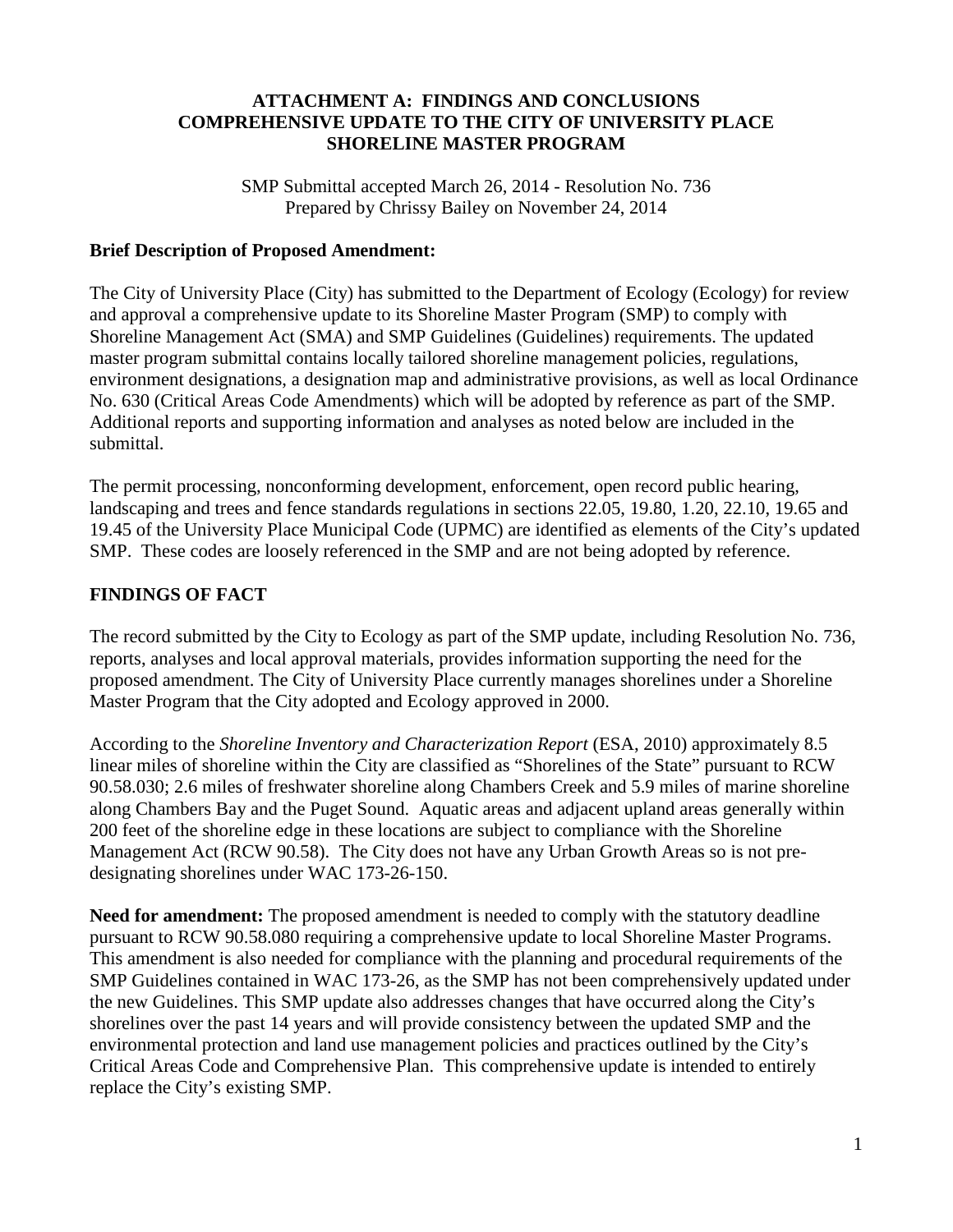The SMP update is also intended to reflect current shoreline conditions, as it is recognized that conditions can change over time (WAC 173-26-090). Changing local circumstances, new information, and improved data may refer to both physical/biological conditions as well as how shorelines and shorelands are currently being used.

Chapter 18.05.010 of the City's SMP provides the following purpose statements:

- *1. To guide the future development of shorelines in the City of University Place in a positive, effective, and equitable manner consistent with the Washington State Shoreline Management Act of 1971 (Act), as amended (RCW 90.58).*
- *2. To promote the public health, safety, and general welfare of the community by providing long range, comprehensive policies and effective, reasonable regulations for development and use of University Place's shorelines; and*
- *3. To ensure, at minimum, no net loss of shoreline ecological functions and processes and to plan for restoring shorelines that have been impaired or degraded by adopting and fostering the policy contained in RCW 90.58.020, Legislative Findings for shorelines of the state.*

# **Current Conditions Documented:**

Documentation of current shoreline conditions is vital to achieving the no net loss of shoreline ecological functions goal of the state SMP Guidelines (WAC 173-26-186). Pursuant to this requirement, ESA Adolfson, on behalf of the City, produced the *Shoreline Inventory and Characterization Report*, which included a shoreline analysis, in 2010 (final draft October 2010). This report served as a basis for and informed development of the City's SMP, including environment designations, policies and use regulations.

The City's *Inventory and Characterization* provides a discussion of the ecosystem processes that influence the City's shorelines as well as a reach-scale description of the ecological functions and land use patterns along each shoreline. The document reflects current and anticipated future land uses, identifies potential use conflicts, and summarizes restoration opportunities and management issues based on information gathered during the assessment.

Shoreline reaches were determined based on water body type; the marine shoreline was divided into three reaches: Day Island, Puget Sound North and Puget Sound South. Reach breaks were based broadly on physical distinctions along the shoreline, the level of ecological functions provided by each segment, and existing land uses and zoning. Chambers Creek constitutes its own reach. Current shoreline conditions are generally summarized as follows for shorelines within SMA jurisdiction in the City of University Place.

**Existing Shoreline Uses:** As outlined in the *Inventory and Characterization*, the City's marine shoreline is generally developed with uses expected to continue into the future. Significant development and land use changes have occurred over the last decade within the Chambers Creek Properties, including development of the Chambers Bay Golf Course and substantial projects at the wastewater treatment facility. Although additional projects are anticipated on the Properties, much of the significant redevelopment has already occurred. Anticipated enhancements in shoreline jurisdiction will facilitate further access to Puget Sound shorelines over the BNSF Railroad. The BNSF Railroad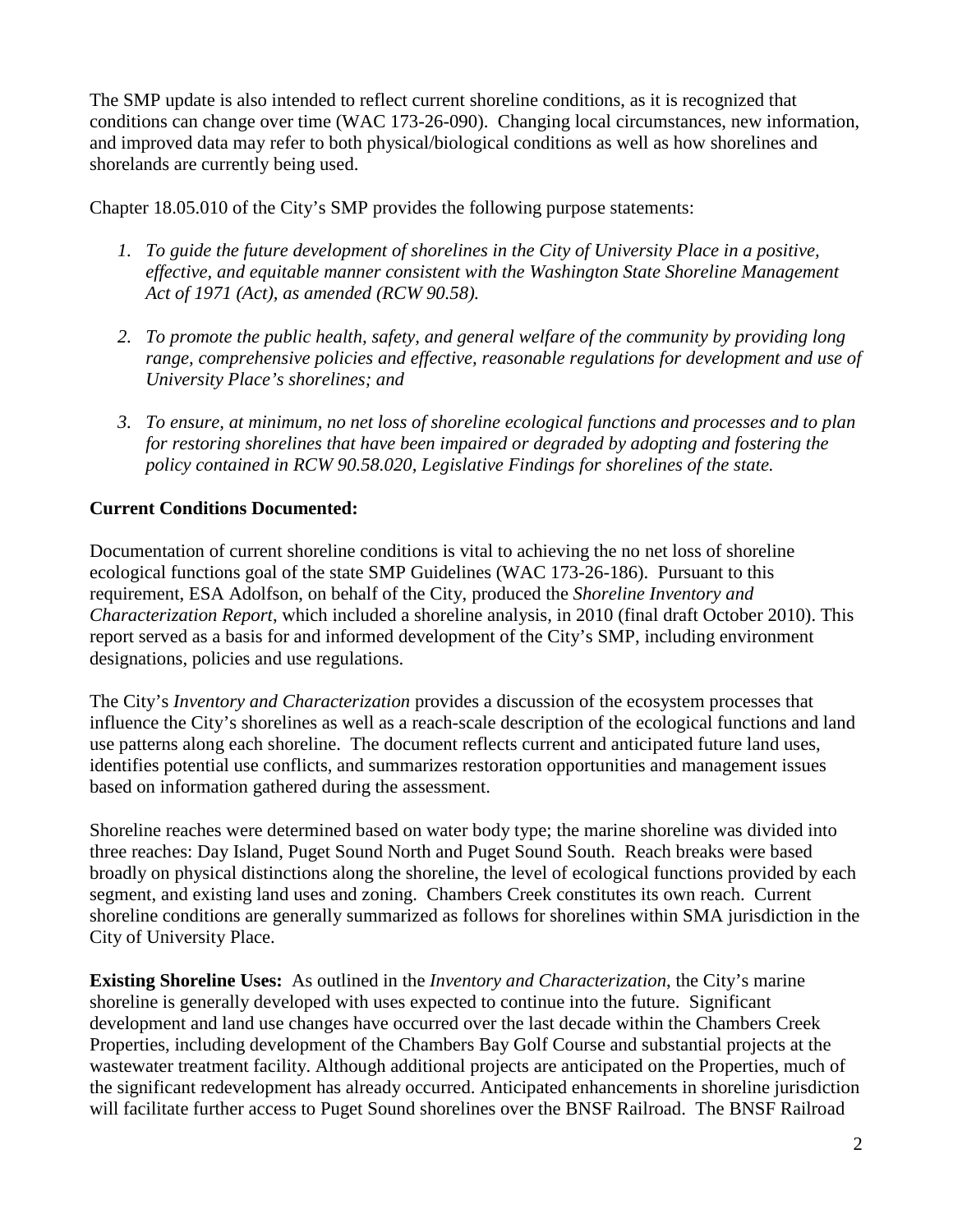right of way extends along the entire length of the mainland shoreline through all of the marine reaches.

Outside of the Chambers Creek Properties, there are two established residential communities west of the BNSF Railroad: Day Island and Sunset Beach. At the northwestern corner of the city, Day Island is actually not an island as it is no longer disconnected from the mainland. Current land use is mainly moderate to low density residential development. Just north of the Chambers Creek Properties, the Sunset Beach residential community stretches along the shoreline for approximately 1,500 feet and consists of moderate density single-family residential development. Excluding these two communities and the Chambers Creek Properties, existing land use along the marine shoreline is generally characterized by the 30 to 40 foot wide railroad corridor and the undeveloped, steep slope open spaces to the east of the corridor.

The Day Island Lagoon, between Day Island and the mainland to the east, is characterized by wateroriented marina, boatyard and boat moorage uses. These facilities include the Day Island Yacht Club, Day Island Yacht Harbor (marina), and Narrows Marina (the majority of which is actually in the City of Tacoma).

The City's freshwater shoreline, Chambers Creek, includes the right (northern) bank of the lower 2.65 miles of the stream. The general land use pattern in this reach is largely open space; both publicly owned lands in Chambers Creek Canyon Park (part of the Chambers Creek Properties) and in undeveloped areas associated with large residential properties. A dam and spillway are located at the mouth of Chambers Creek, where the stream flows into Chambers Bay. The city's Kobayashi Park is located at the upper most extent of the reach.

**Ecosystem Processes and Shoreline Ecological Functions:** Along the marine shoreline in University Place, shoreline ecological functions have been characterized as moderately to highly altered. Physical modifications to the marine shoreline have highly altered habitat functions. The Chambers Bay shoreline provides moderate habitat, and the intertidal lagoon areas provide significant habitat. Habitat in the estuary is altered by the dam and spillway across the mouth of Chambers Creek. In the Day Island reach, modification of intertidal habitats (dredging) and drainages flowing to the inner waterway (drainages that have been piped) limit habitat provided in the lagoon.

The general trend towards a harder shoreline (bulkheads and revetments) has resulted in less overall wave attenuation along marine shorelines than in pre-modification conditions. Some portions of the shoreline retain a relatively wider beach area, which indicates higher function in these areas. Coastal bluff erosion processes have been modified by structures at the toe of the bluff, and bluff environments along the Puget Sound South reach were historically altered by gravel mining. Sediment processes within Chambers Creek and smaller coastal tributary streams have been modified by development in contributing basins, by the Chambers Creek dam, and by the railroad corridor. Reduction in wetland area has reduced contact time of water with soil, lowering the potential for filtering and cycling of pollutants.

In marine shoreline areas, the delivery, transport, and disposition of nutrients, pathogens, and toxins have also been significantly altered from historic conditions. Upland sources of these pollutants have increased significantly as a result of urban and industrial land uses within and near the shoreline. Potential storage of pollutants has decreased through wetland loss and installation of impervious surfaces throughout the majority of the Chambers Creek basin.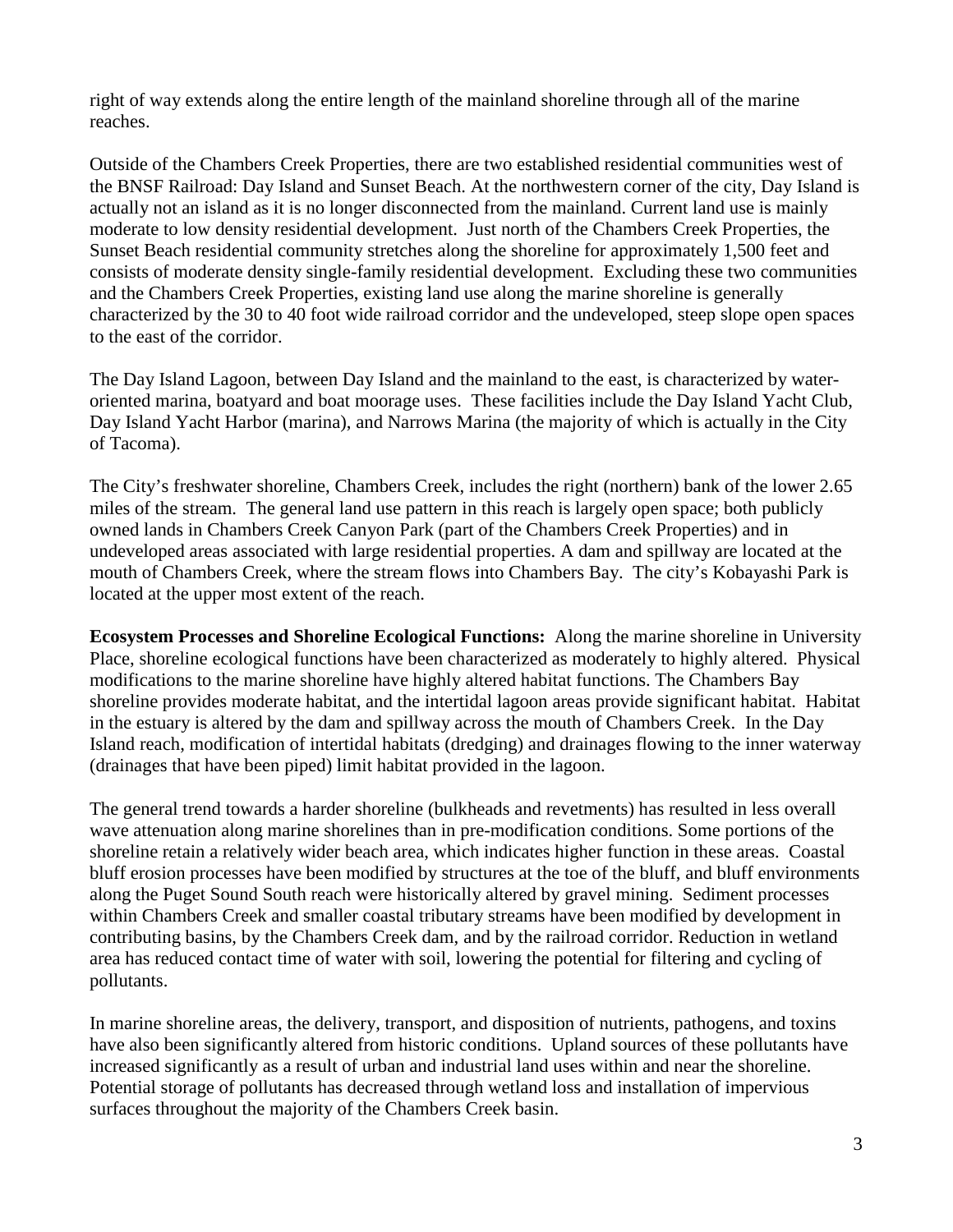In the Day Island reach, the shoreline is 90 to 100 percent modified along all northern and western facing segments and 21 to 59 percent modified along the east facing shoreline. Numerous groins impair littoral sediment transport. Intertidal and subtidal areas likely provide habitat for numerous species of shellfish and fishes, and nearshore habitat is likely used by forage fish, rockfish, and other nearshore fishes. Chinook salmon and bull trout may occur in offshore waters. Development within the reach and associated armoring of the shoreline has resulted in the loss of marine riparian vegetation and has limited the association between upland vegetation and nearshore areas. Scattered areas of overhanging riparian vegetation can be observed but are uncommon. Impervious surface coverage in the Day Island reach is moderate to high.

In the Puget Sound North reach, the shoreline is 90 to 100 percent modified. The entire reach is armored by either the BNSF revetment or residential shoreline armoring structures, and sediment derived from erosive bluffs no longer feeds local beaches. Several groins and other overwater structures occur along Sunset Beach, and many infringe on the beach resulting in the direct burial of documented sand lance spawning habitat. The deposition and transport of sediment are also degraded as a result of these structures, and minimal upper intertidal or backshore habitats occur due to shoreline modifications. Development and armoring along the shoreline have resulted in the loss of marine riparian vegetation and limited the association between upland vegetation and nearshore areas. The most intact areas of coniferous and mixed forest communities are separated from the shoreline by the railroad, extending up the steep slopes to the residential development above. These forested areas provide wildlife habitat and water quality benefits, but the separation from the shoreline limits ecological functions they can provide. Impervious surface coverage is moderate in areas of development, although no impervious coverage exists in steep slope areas.

In the Puget Sound South reach, the shoreline is significantly modified by riprap associated with the railroad. The Chambers Bay shoreline is minimally modified. Intertidal and subtidal areas likely provide habitat for shellfish and fishes, including documented surf smelt spawning habitat. Nearshore habitat is also likely used by sandlance, rockfish, and other nearshore fishes, although inventoried use is not mapped along the reach. Chinook salmon and other salmonid species are likely to use the offshore waters for foraging. In addition to gravel mining affecting the functions of adjacent bluffs, several large fill areas changed the historic character of this reach. Prior to the construction of the BNSF bridge and causeway, the tide channel that marks the entrance to Chambers Bay was located further landward and was associated with a single barrier that extended northwest across the embayment from the southern shore. The sheltered conditions created by the causeway reduced wave exposure and wave induced erosion along the northern shore, which altered local littoral sediment transport patterns and sediment supply. An area of relatively intact coniferous and mixed forest occurs for approximately 1,000 feet along the north end of this reach. Impervious surface coverage is low throughout and is only associated with the BNSF Railroad.

The summary of management issues for marine shoreline areas in the *Inventory and Characterization Report* identify the following as key issues within all reaches:

- Bluff erosion processes have been modified as the railroad and other structures at the toe have limited the potential for tidal and wave interaction with the bluff.
- Minimal-setback residential communities, along Day Island and at Sunset Beach, pose regulatory challenges. Potential for improvement to hydrologic and habitat functions is restrained along these shorelines.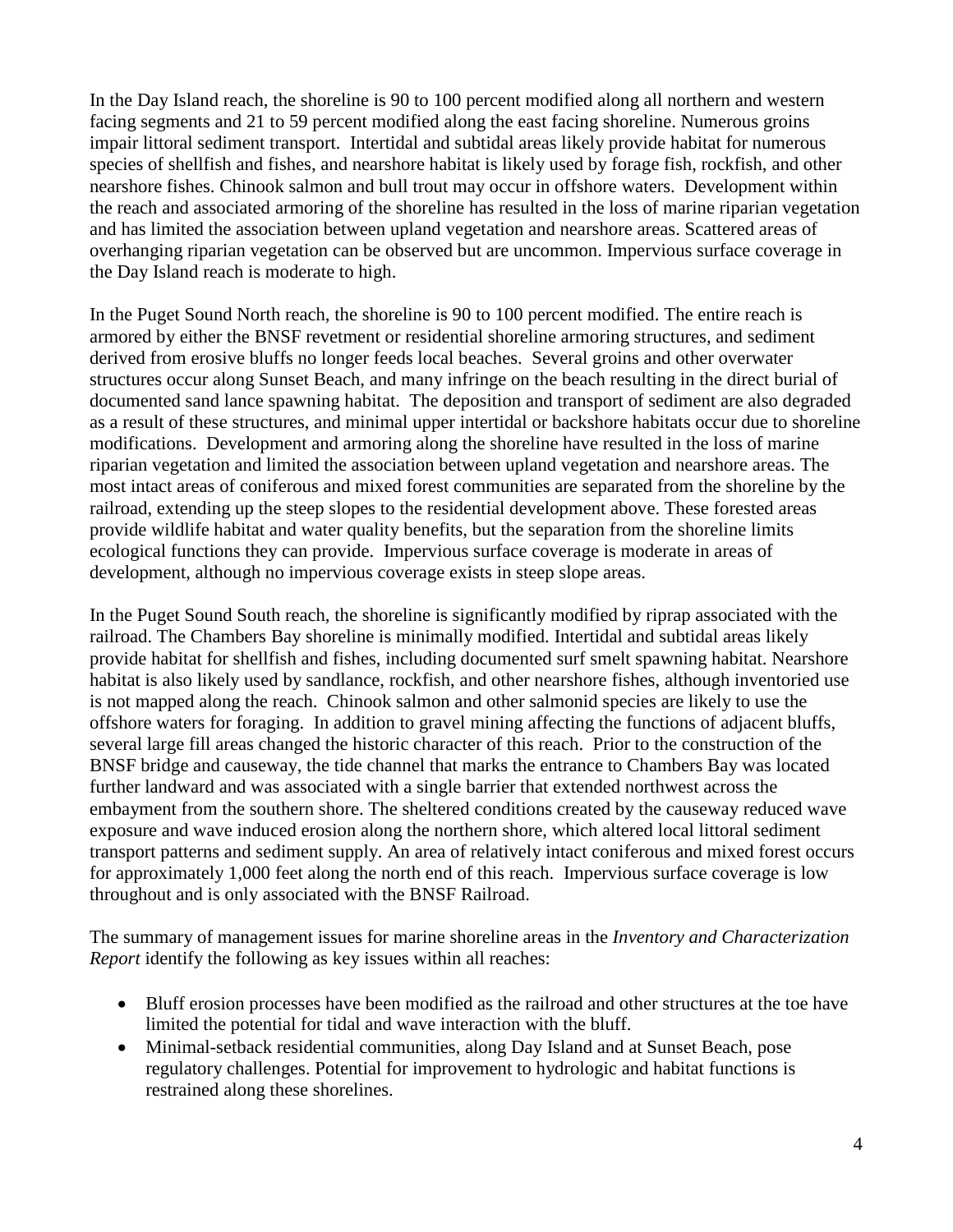- Removal of mature trees from riparian areas and from surrounding bluffs has reduced the source and pathways of large woody debris (LWD) to the nearshore system. Chambers Bay is the only shoreline reach where mature vegetation exists in some places within the riparian zone (see above for note about relatively intact portion of Puget Sound South reach).
- Alterations to the shoreline have reduced the extent of kelp and eelgrass beds in the intertidal area, although kelp beds are still mapped intermittently.

Along Chambers Creek the level of alteration to ecological functions is less consistent, and ranges from low to moderate/high depending on the function. Relative to hydrology, the level of alteration is ranked as moderate; runoff flows to Chambers Creek and its major tributaries with varying levels of flow control. Headwater wetlands around Leach Creek (which is not a shoreline stream but intersects with Chambers Creek at Kobayashi Park) improves hydrologic function, as do significant wetlands and riparian areas within the floodplain of Chambers Creek.

Hyporheic functions and ecological function provided by shoreline vegetation have been minimally altered in the Chambers Creek reach. The lack of roads and infrastructure near the stream and lack of residential development has maintained a functioning channel planform with active areas of channel movement. Instream habitat diversity has been moderately to highly altered in some places, likely as a result of development in the upstream basin reducing LWD and pool habitat.

Much of the Chambers-Clover Creek watershed has been urbanized. In general, streams within the watershed have been functionally altered by surrounding land use changes, with key shifts including the timing and volumes of hydrology (increased flooding and summer low-flow levels) and increased stream temperatures. However, a wide unmodified, vegetated corridor exists along Chambers Creek in University Place measuring between 100 and more than 300 feet wide. The corridor is predominantly a second and third generation forest community, with wetlands and steep slopes mapped throughout. Where Chambers Creek is impounded behind the dam, the riparian area is intact, however narrow (approximately 20-30 feet wide). Impervious surface coverage is low, consistent with the undeveloped nature of the reach.

The summary of management issues for Chambers Creek identifies the following as key issues in this reach:

- The presence and ongoing management practices at the Chambers Bay Dam facility, including fish passage above the dam and the impoundment created by the dam (water temperature impacts).
- Significant portions of the city and surrounding area's stormwater runoff is conveyed to Chambers Creek via streams and stormwater systems. Stormwater runoff increases turbidity and other pollutants in the stream, as well as increasing peak flows. These impacts degrade water quality and habitat for aquatic life, including salmon.
- Potential future development of the Chambers Creek Canyon properties with limited recreational uses. Although trails and other low-impact recreational facilities are likely compatible with the open space areas, any development must be planned to consider ecological impacts.

*Ecology finds that the City's Shoreline Inventory and Characterization Report (2010) provides a sufficient assessment of existing shoreline conditions to adequately inform the SMP update process as well as provide a basis for future protection and restoration opportunities within the City's shoreline*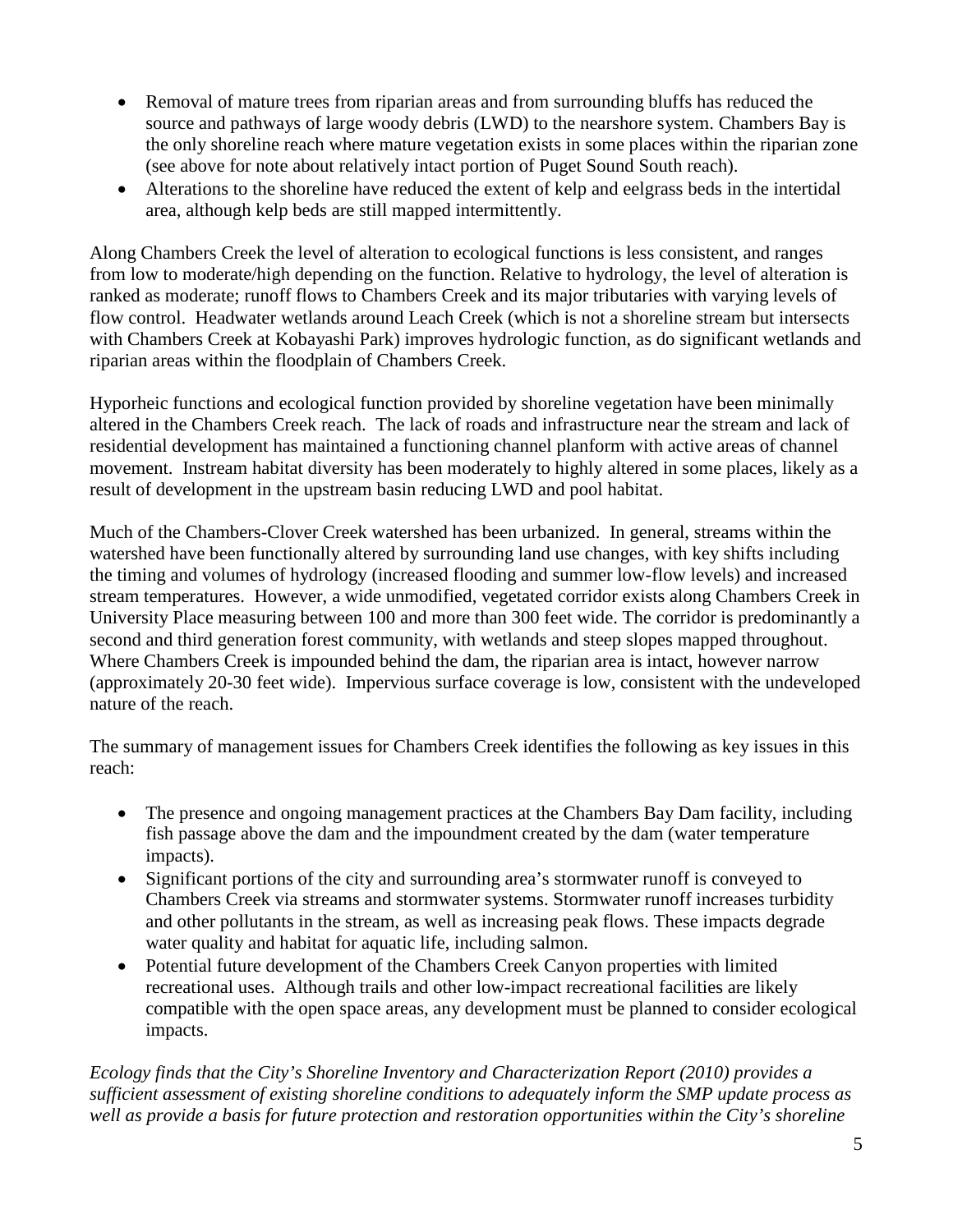*jurisdiction. The report appears to be consistent with Guidelines requirements of WAC 173-26-201 (3)(c) and (d).*

### **Shoreline Jurisdiction and Shorelines of Statewide Significance:**

The City proposes to use the minimum jurisdiction allowed, including the water areas of all shoreline waterbodies, shorelands located within 200 feet of the Ordinary High Water Mark (OHWM), the designated floodway plus 200 feet of the contiguous floodplain on streams, and all associated wetlands.

RCW 90.58.020 specifically calls out Shorelines of Statewide Significance (SSWS) for special consideration, declaring the "the interest of all of the people shall be paramount in the management" of these shorelines. In University Place, waters of the Puget Sound lying seaward of the line of extreme low tide are designated SSWS.

*Ecology finds that the University Place SMP, when required changes as outlined in Attachment B have been incorporated, appropriately defines shoreline jurisdiction consistent with the Act. Ecology finds that the SMP has appropriately identified SSWS within the city's jurisdiction and has included principles for management of these areas (chapter 18.05.020.B). As conditionally approved, these policies and principles in the SMP will be consistent with RCW 90.58.020 and WAC 173-26-251.*

# **Shoreline Environment Designations:**

Assignment of Shoreline Environment Designations (SED) is a fundamental aspect of the SMP update. Each stretch of shoreline has characteristics distinguishing it from others and that can be used to identify the shoreline ecological functions occurring, or those that historically occurred there and have been altered over time. An SMP update must consider how lands have been and are being used, including a general distinction between presently developed areas and relatively undisturbed shoreline areas. The Shoreline Environment Designation criteria provided in WAC 173-26-211 serve as the primary determinant of how shoreline environment designation assignments are made, along with reference to zoning and other regulatory overlays.

In accordance with WAC 173-26-211 (5)(c)(iii), University Place's upland shoreline environment designations include intertidal lands and extend into adjacent waters to the -10 MLLW (mean lower low water) line. As such, management policies and objectives related to aquatic areas from the Guidelines have been incorporated into the management policies for each upland designation.

The comprehensively updated SMP utilizes a total of five designations, three of which are recommended environment designations from the SMP Guidelines. One of these environment designations (Shoreline Residential) is utilized in the city's current SMP. The City and its consultant for each shoreline reach evaluated the existing SMP environment designations, made recommendations for updated environment designations, and set forth rationale to support the proposed designations.

In addition to the Shoreline Residential designation, the Guidelines-recommended environment designations the city is using are Natural and Urban Conservancy. In the updated SMP, the Shoreline Residential designation has been applied to areas planned for and/or currently developed with residential communities. These areas include Sunset Beach and residential portions of Day Island. The Natural designation was applied to all of the Chambers Creek reach from Grandview Drive extended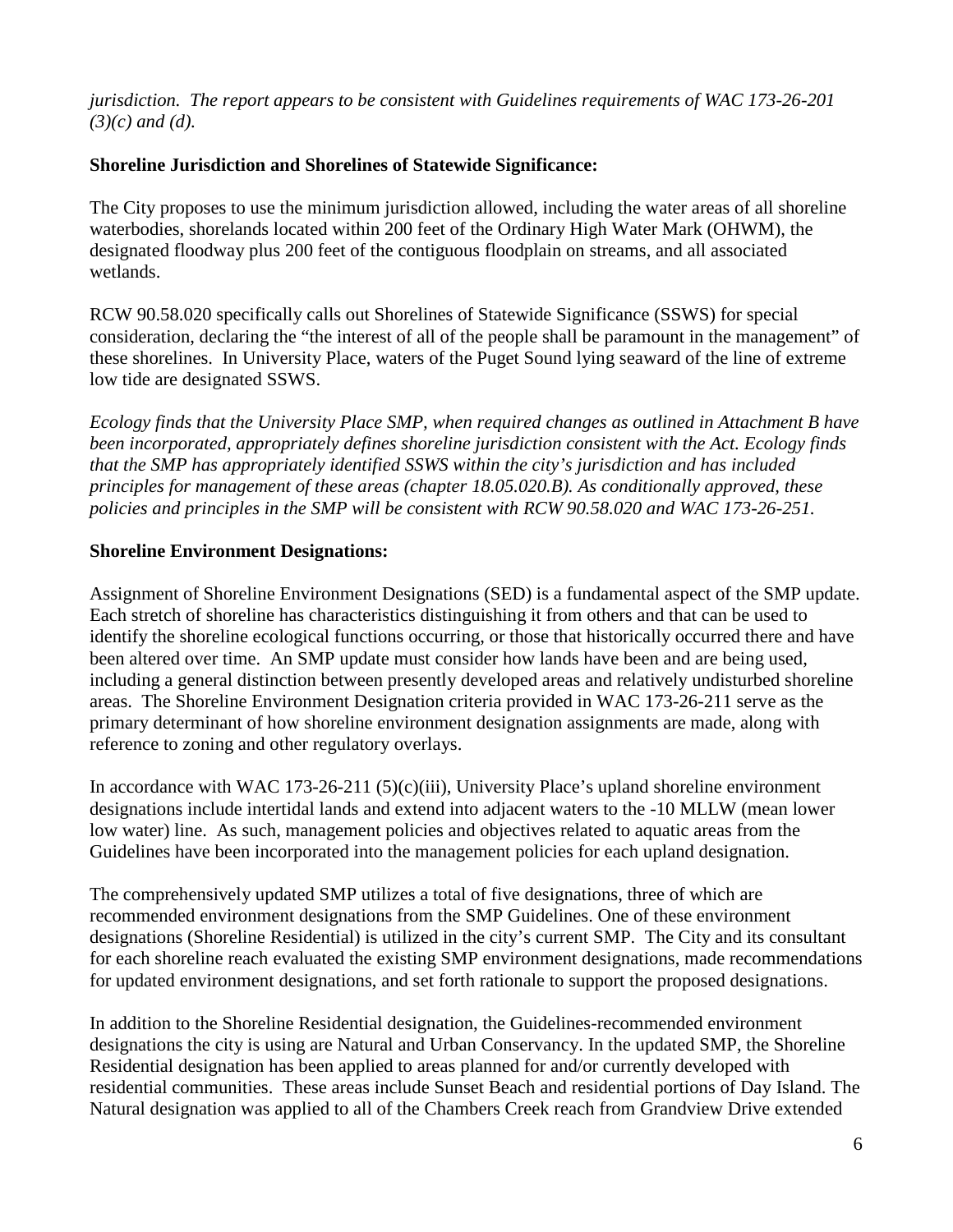south (where the power lines cross the creek) east to the city limits, with the exception of Kobayashi Park and the adjacent road and residences. This area is primarily unaltered forested riparian zones owned by Pierce County and preserved for recreation and habitat.

The Urban Conservancy designation has been applied to Kobayashi Park and the adjacent homes and road, Chambers Creek west of Grandview Drive extended, Chambers Bay and the Chambers Creek properties, and the BNSF railroad corridor and adjacent steep slopes/bluffs within shoreline jurisdiction. The Urban Conservancy designation stops in the northern portion of the city near Day Island, where Day Island Bridge Road crosses the southerly end of the Day Island lagoon. This designation captures portions of the residential properties at the top of the steep slopes/bluffs along the marine shoreline in some areas. The high bluffs east of the railroad tracks are in a landslide hazard zone, are important features of the nearshore environment, and include other sensitive features like eelgrass and Washington Department of Fish and Wildlife (WDFW) priority habitats.

The two remaining designations utilized in the updated SMP are the Marine Deepwater designation and the Day Island Medium Intensity (DIMI) designation. As stated above, the Marine Deepwater designation begins at the -10 MLLW line and extends waterward of the intertidal shorelines of Puget Sound. The purpose of the Marine Deepwater environment is to protect and manage the unique characteristics and resources of the areas waterward of the intertidal shoreline. Although not a Guidelines-recommended environment designation, the Marine Deepwater environment was established by the City to address concerns with activities that are anticipated in deep water marine areas like dredging and mooring buoys.

The purpose of the DIMI environment is to accommodate marinas, yacht clubs with boat moorage and related facilities and activities, water-oriented commercial, transportation and light industrial uses, and moderate density residential uses within mixed use projects, while protecting existing ecological functions and restoring ecological functions in areas that have been previously degraded. Additional purposes are to provide public access to the shoreline and recreational uses oriented toward the waterfront, and to accommodate non-water-oriented uses on a limited basis where appropriate. The DIMI designation is similar to that of a High Intensity Environment as described in the Guidelines except that development intensities are to be limited to those consistent with the city's Comprehensive Plan designation and zoning for the area.

*Ecology finds that the city and the SMP record have sufficiently documented the basis for assigning Shoreline Environment Designations. Areas where ecological functions have not been or have been minimally degraded are protected with the most restrictive environment designations. In the SMP, each environment designation includes a purpose statement, designation criteria, and management policies as required by WAC 173-26-211 (4)(a). Furthermore, designations in the SMP appear to be appropriately assigned and address all known shoreline areas in the City. Ecology finds that the city's decisions regarding formulation and application of the chosen environment designations are rationalized and supported by discussion in the record.*

# **Shoreline Use Conflicts and Preferred Uses:**

As part of the *Shoreline Inventory and Characterization*, the city's consultant analyzed current and future potential land uses and trends to address the Guidelines requirement to project shoreline development, identify potential use conflicts and ensure preference is given to uses that are unique to or dependent upon a shoreline location ("water oriented" uses). Potential conflicts in this context are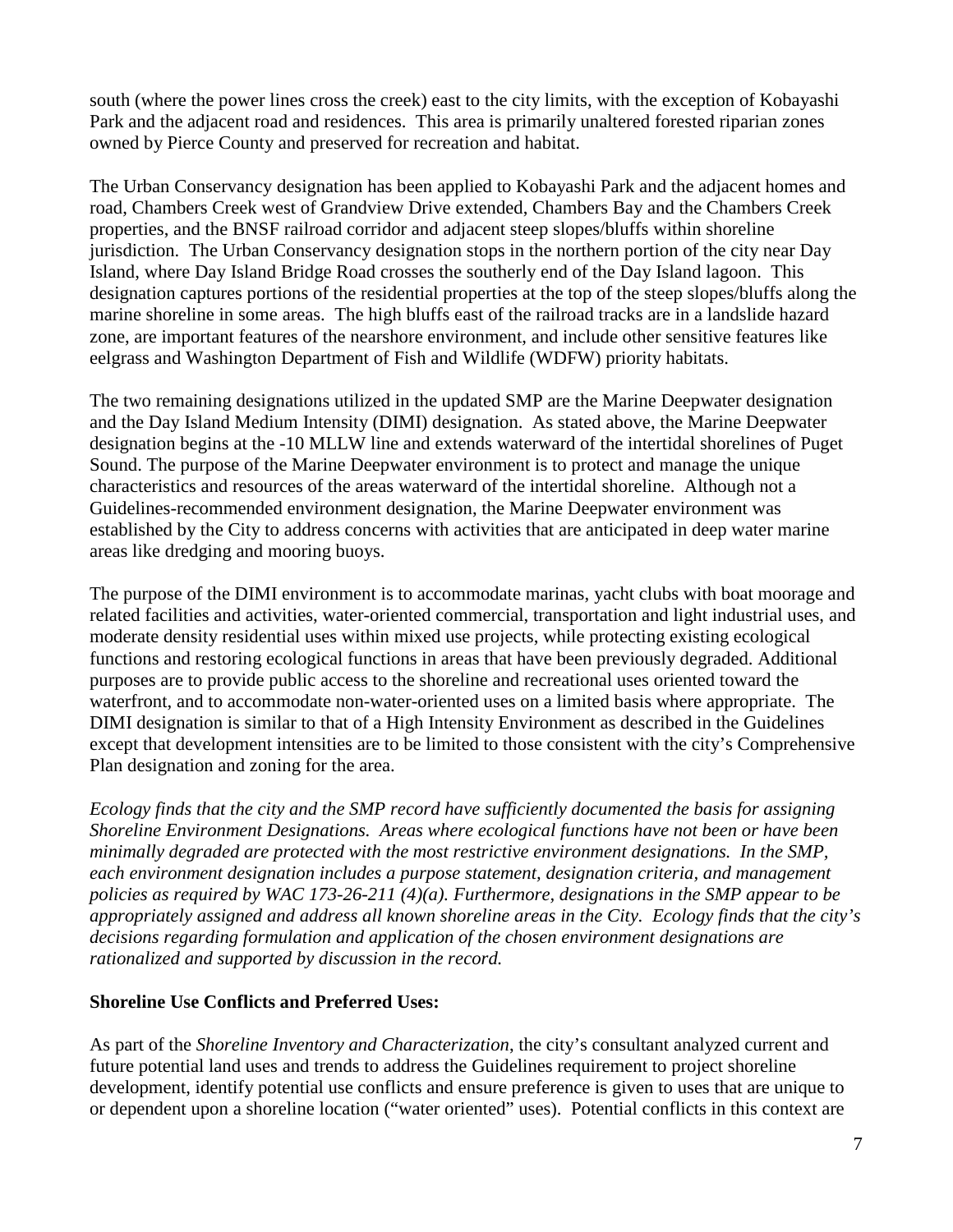focused on competing planning priorities inherent in the overall SMA policy objectives, such as the preference for water-dependent uses and for ecological protection. This may also encompass conflicts between SMA policy interests and other interests or regulatory requirements affecting shoreline resources, like zoning or site design requirements.

As documented in the *Inventory and Characterization*, the city's marine shoreline is generally developed with uses expected to continue into the future. Significant development has occurred at the Chambers Creek Properties in the past decade, and remaining enhancements will facilitate access to Puget Sound<sup>[1](#page-7-0)</sup>. Upkeep activities are expected to occur at the Chambers Creek Properties. Maintenance and repair of the railroad and improved publically owned rights-of-way in this area are also expected.

Outside of the Chambers Creek Properties, primary use patterns are also generally established. Teardown and redevelopment of older homes in the Day Island and Sunset Beach communities has occurred and is expected to continue into the future. Landward of the railroad, development patterns are established and development most likely to occur is anticipated to be maintenance, repair, and remodel of existing structures. Existing residential lots in these areas generally have newer and larger homes that are not candidates for redevelopment. Subdivision potential is limited and along Puget Sound, there are roughly two dozen parcels that could be subdivided when considering acreage. However, all of these are located landward of the BNSF tracks and only a small portion of each lot would fall within shoreline jurisdiction. These areas are generally steep slopes; physical constraints and critical area regulations would preclude most development. Properties on Day Island and Sunset Beach are too small to be subdivided. Maintenance and repair of the railroad and improved publically owned rights-of-way in these areas is expected.

Although not addressed in the *Inventory and Characterization,* redevelopment activities have been completed and are anticipated on portions of the Narrows Marina site. The majority of the Narrows Marina is within the City of Tacoma and not regulated by the University Place SMP. Generally, those portions of the marina facility along the shoreline and south of  $19<sup>th</sup>$  Street (including boathouses and upland storage buildings), and a group of buildings in the 'triangle' south of  $19<sup>th</sup>$  between the railroad tracks and 91<sup>st</sup> Ave W to the Day Island Yacht Club entrance, are the only Narrows Marina facilities within University Place. Only portions of the 'triangle' area are within shoreline jurisdiction, which generally include the most southerly two buildings and part of the next building to the north. It is anticipated that the marina will redevelop over time as a mixed use marina facility with water-oriented commercial, light industrial and recreational/public access facilities in addition to boating facilities, and potentially residential uses.

As detailed above, the Chambers Creek shoreline area is generally publically owned, undeveloped open space. Use and protection as open space is expected to continue into the future. Maintenance and repair of existing utilities and road rights-of-way is expected, including along Chambers Creek Road West. Activity could occur at the mouth of Chambers Creek where it flows into Chambers Bay; initial investigation of removal of the Chambers Creek Dam and estuary restoration has been prioritized by the Puget Sound Nearshore Ecosystem Restoration Project. There are very few parcels located within shoreline jurisdiction in this reach that are of sufficient size to be subdivided (four privately owned parcels have sufficient acreage to be subdivided). The portions of these parcels located in shoreline

<span id="page-7-0"></span><sup>&</sup>lt;sup>1</sup> According to the Chambers Creek Properties Master Site Plan (February 2007), future activities or development that may occur within shoreline jurisdiction include beach access, dock construction/reconstruction, day use moorage, overwater and over land boardwalks, mooring buoys, beach restoration and a boat launch.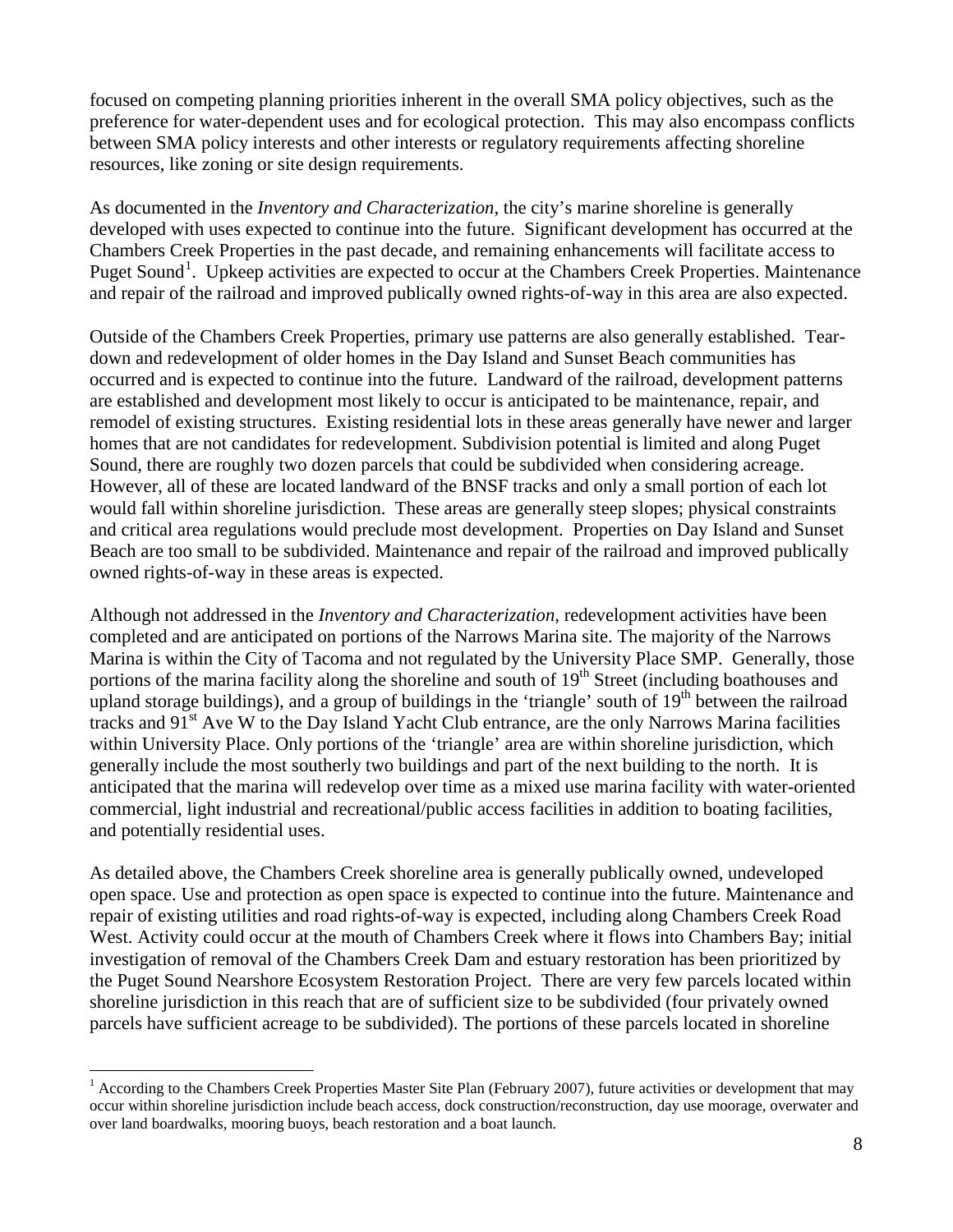jurisdiction are steep slope areas within the canyon, where physical constraints and critical area regulations preclude most development.

A query of the city planning database showed that 11 development activities requiring a shoreline substantial development permit (SSDP) have occurred since 2004. Many of the projects requiring permits were associated with the Chambers Creek Properties. Along the marine shoreline, if projects associated with the Chambers Creek Properties are excluded only four SSDPs were issued between 2004 and 2010. In the Chambers Creek (freshwater) reach, if projects associated with the Chambers Creek Properties are excluded no SSDPs were issued.

In summary, while additional development and redevelopment are likely to occur within shoreline jurisdiction, few wholesale land use changes are likely. The most likely potential use conflict characterized in the *Inventory and Characterization* is between public access and ecological protection. However, areas where there is a focus on and significant potential for additional public access in University Place are generally limited to the Chambers Creek Properties. The marine shoreline therein is dominated by the railroad tracks, which limits the number and location of public access points. Other activities and development planned for the marine and Chambers Bay shorelines of the Chambers Creek Properties are water dependent, including docks, moorage and a boat launch (see footnote 1 above), which will provide public access and recreation for shoreline users, a major policy objective of the SMA.

In freshwater portions of the Properties along Chambers Creek, the potential for public access to conflict with ecological protection is elevated due to the undeveloped nature of the canyon. While not addressed in the *Inventory*, redevelopment of the Narrows Marina site has the potential to conflict with the views of adjacent residences. However in areas where development or redevelopment may occur, the SMP has been drafted to give priority to water oriented uses and other SMA-preferred uses where they are likely to occur, while achieving no net loss of shoreline ecological functions. Access in the Chambers Creek Canyon will be limited in scope and intensity, and further consideration of building heights and views is required at the time specific projects are proposed within the Narrows Marina. In areas where public access or water oriented uses could potentially conflict with ecological protection or with residential uses<sup>[2](#page-8-0)</sup>, appropriate policies and regulations have been crafted to avoid conflicts.

*Ecology finds that the City has adequately considered SMA preferred uses and the potential for use conflicts consistent with WAC 173-26-201 (2)(d) and WAC 173-26-201 (3)(d)(ii).*

#### **Shoreline Modifications:**

Pursuant to WAC 173-26-231, *"Shoreline modifications are generally related to construction of physical elements such as a dike, breakwater, dredged basin, or fill, but they can include other actions such as clearing, grading, application of chemicals, or significant vegetation removal."* WAC 173- 26-231 (2)(b) states as a general principle that Master Programs shall "*reduce the adverse effects of shoreline modifications, and, as much as possible, limit shoreline modifications in number and* 

<span id="page-8-0"></span><sup>&</sup>lt;sup>2</sup> Single family residential uses are considered a preferred use of shoreline areas (after reserving shoreline areas for protecting and restoring ecological functions, reserving shoreline areas for water-dependent and associated water-related uses, and reserving shoreline areas for other water-related and water-enjoyment uses) where appropriate and where they can be developed without significant impact to ecological functions or displacement of water-dependent uses. WAC 173-26- 201 (2)(d).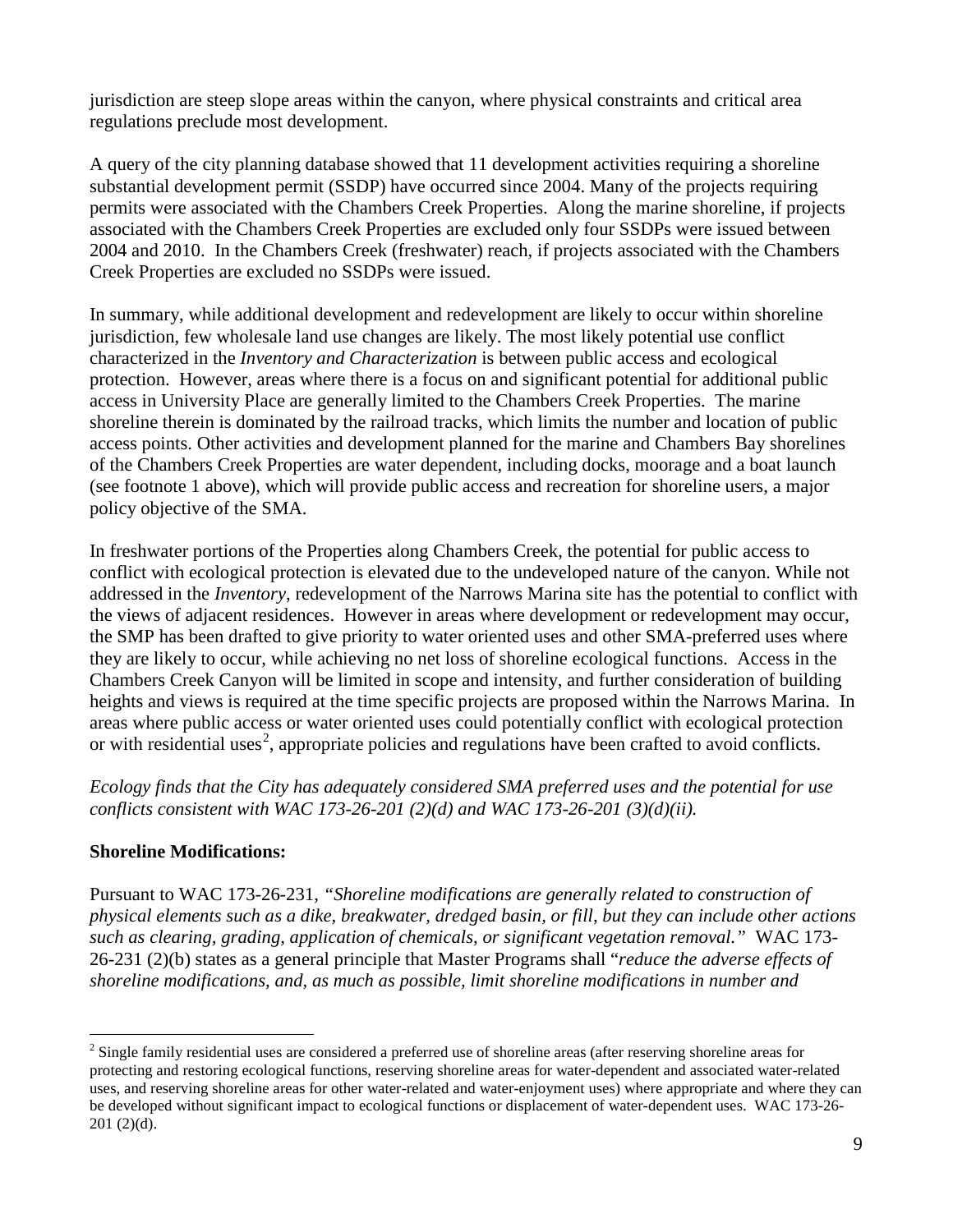*extent."* These principles are reinforced through associated mitigation sequencing [WAC 173-26-201  $(2)(e)(i)$ ] and no net loss (WAC 173-26-186) requirements of the SMP Guidelines.

The City's *Inventory and Characterization* documents the presence of various shoreline modifications in and along the City's SMA water bodies. As summarized above, the shoreline of the Day Island reach is 90 to 100 percent modified along northern and western facing shorelines and 21 to 59 percent modified along the east facing shoreline. The shoreline of the Puget Sound North reach is 90 to 100 percent modified, and the shoreline throughout the Puget Sound South reach is entirely modified. The BNSF railroad riprap and berm are the primary shoreline modifications along the mainland. No levees or other significant shoreline modifications are mapped along Chambers Creek except for the dam and spillway structure located at the mouth of the stream.

In addition to the railroad riprap and berm, other shoreline modifications exist along the city's marine shorelines. In the Puget Sound South reach, first logging and then over 100 years of intensive gravel mining activities transformed what was once a forested, 250-foot bluff above Puget Sound into a 2 mile long area of gravel mines. A major pier extends out from the shoreline approximately 100 feet north of the mouth of Chambers Bay. The pier was constructed to support gravel mining operations. The Chambers Creek Properties Master Site Plan calls for eventual use of the pier (whether reconstructed or modified) as a public access/recreation facility. The railroad crosses over the mouth of Chambers Bay via a draw bridge.

The Puget Sound North reach is characterized as a low, highly modified bank fronted by a narrow mix of sand and gravel beach. In addition to the railroad berm and riprap, along the Sunset Beach shoreline there are a series of bulkheads fronting residential properties. In addition to bulkheads, residential piers and other in and over-water structures (groins) exist. The Day Island reach is also modified by a series of bulkheads fronting residential properties, which extend up both the east and west shorelines of the island, and bulkheads associated with the marina properties. The shoreline was largely modified at existing levels before 1972, consistent with the typical post-war era of residential development along the island. Numerous residential piers and groins and marina piers extend from the Day Island Reach shoreline, and at the south end of the island (along the Day Island South Spit) there are several residential structures that extend over the water.

According to the City's *Cumulative Impact Analysis* (CIA), reasonably foreseeable development within the shoreline area is anticipated to be mostly residential redevelopment or remodels and maintenance and repair. The city's marine shorelines are generally developed with uses that are expected to continue into the future; although additional projects are anticipated on the Chambers Creek Properties, much of the significant redevelopment has already occurred. For areas outside of the Chambers Creek Properties, the primary shoreline uses also are not expected to change significantly. Development patterns landward of the railroad are largely established, with most development likely to occur as minor maintenance, repair, and remodel of existing structures. Considering the fact that the vast majority of the marine shoreline in University Place is currently armored, new shoreline armoring needs should be minimal to none.

Relative to shoreline modifications, the City's SMP would ensure no net loss of ecological function by requiring compliance with specific standards. Chapter 18.35 of the SMP contains standards that limit the number and extent of shoreline modifications, including installation of shoreline stabilization, dredging, and groins, for example: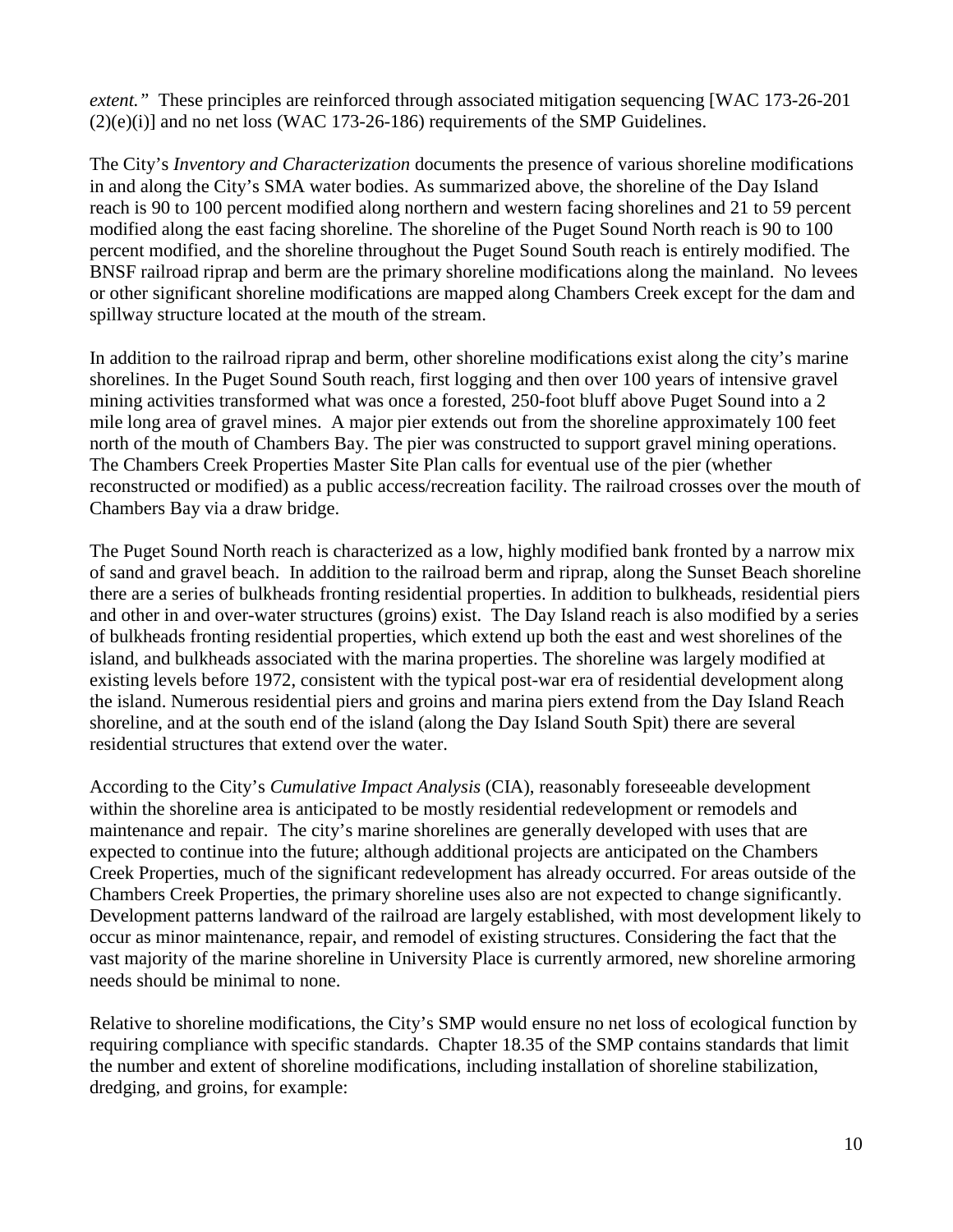- Allow dredging for water-dependent uses and/or essential public facilities only when necessary and when significant ecological impacts are minimized and mitigation is provided.
- New shoreline use and development, including subdivisions, must be located and designed to eliminate the need for concurrent or future shoreline stabilization. New development on steep slopes or bluffs must be set back so that shoreline stabilization will not be needed for the life of the structure.
- The use of hard structural stabilization measures, such as bulkheads, is not allowed unless demonstrated in a geotechnical analysis that soft structural stabilization measures (vegetation) or non-structural measures (increased setbacks) are not effective.
- Hard structural shoreline stabilization, groins and weirs are not allowed in the Natural shoreline environment designation.
- New groins are allowed in the Marine Deepwater, Urban Conservancy, Shoreline Residential, and Day Island Medium Intensity shoreline environments only when necessary to support specific public purposes such as water-dependent uses, public access or public shoreline stabilization. New private groins are prohibited in all shoreline environments.
- An existing structure may be replaced with a similar structure if there is a demonstrated need to protect primary uses or structures from erosion caused by currents, tidal action, or waves. If a primary structure is located less than 25 feet from the ordinary high water mark, the property owner/applicant is not required to demonstrate there is a need for the maintenance or repair. For properties where the primary structure(s) are located more than 25 feet from the ordinary high water mark, the owner/applicant will need to demonstrate there is a need for the proposed maintenance or repair.

Chapter 18.35 also contains standards specific to overwater uses and development, for example:

- Prior to approval of a residential dock (pier, ramp or float), an applicant must demonstrate why the use of a moorage buoy or shared moorage is not feasible.
- The length, width, and height of docks (piers, ramps and floats) is limited to that required for safety and practicality of the intended use. Docks must be spaced and oriented in a manner that avoids shading of substrate below and does not create a 'wall' effect that would impair wave patterns, currents, littoral drift or movement of aquatic life forms.
- New over-water covered moorage and the expansion of existing covered moorage is prohibited.
- New over-water residential development, including floating homes, is prohibited.
- Materials and methods of residential dock construction that allow or increase light passage (grating, orientation, etc.) may be required.

As outlined above, shoreline modifications in University Place have included vegetation removal, shoreline stabilization, dredging, groins, and piers and docks. While the City's SMP addresses these types of modifications, a few minor changes to the SMP language are required so the SMP conforms to the SMP Guidelines. These changes include clarification of which environment designations allow moorage buoys, what types of structures needing protection would justify new or enlarged structural shoreline stabilization, and that structural shoreline stabilization is required to comply with critical areas requirements in the SMP.

*Contingent on the City accepting the required changes listed in Attachment B, Ecology finds that the City's Shoreline Modification standards are consistent with mitigation sequencing principles provided for in WAC 173-26-201 (2)(e) and provisions relating to shoreline modifications in WAC 173-26-231.*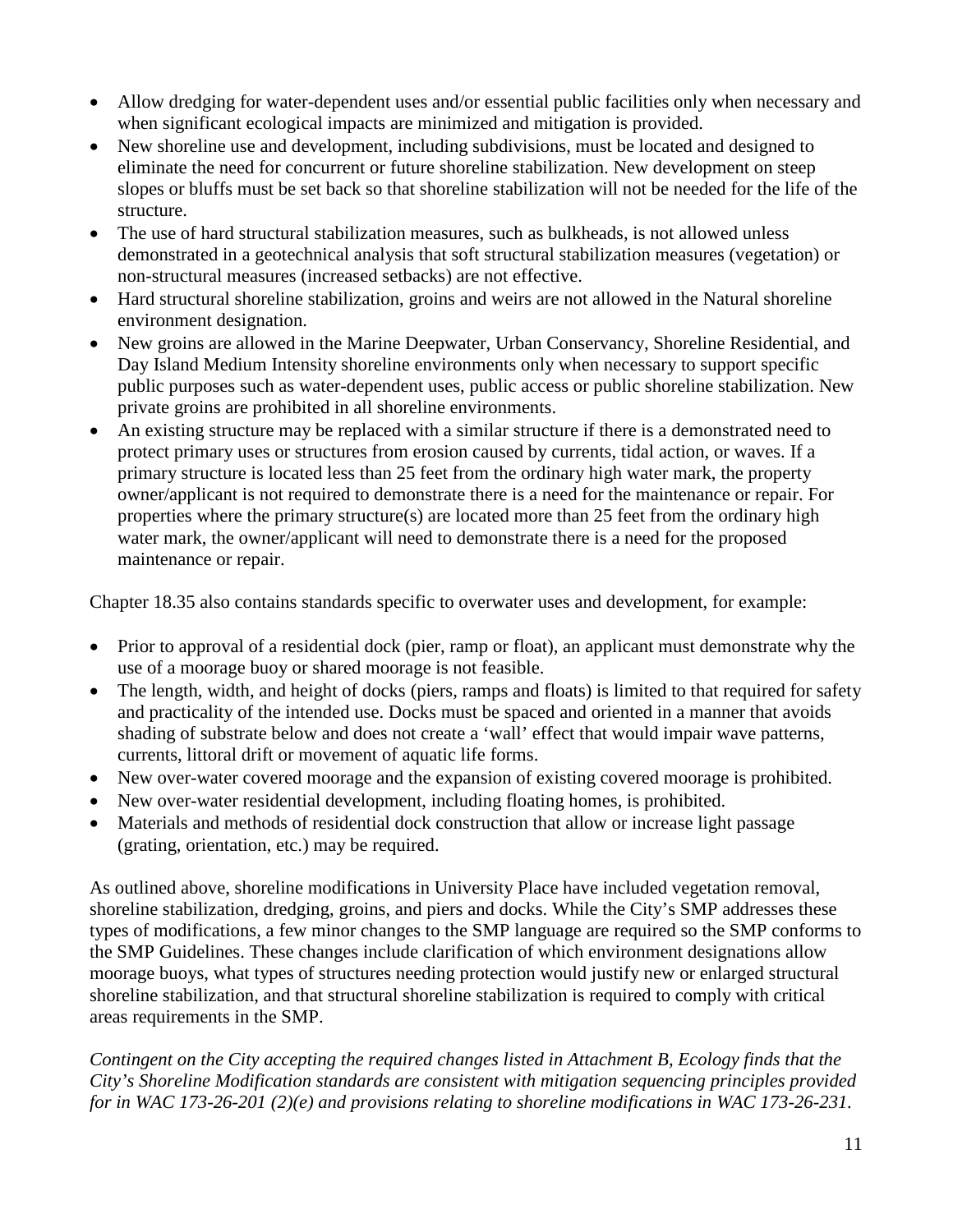*Furthermore, the City's Cumulative Impact Assessment identified and analyzed the updated development standards and regulations relating to shoreline modifications authorized through the updated SMP; Ecology finds that the Program is consistent with the no net loss policy goal of the SMP Guidelines.*

#### **Cumulative Impact Analysis:**

The City's consultant conducted a *Cumulative Impact Analysis* (CIA) for the SMP, intended to consider cumulative impacts of reasonably foreseeable future development allowed by the updated SMP. As previously outlined, the City's marine shoreline is generally built out with uses expected to continue into the future. The only freshwater reach in the City, Chambers Creek, is relatively undeveloped and will remain so into the future with the exception of low intensity public access as outlined in the Chambers Creek Properties Master Site Plan. Significant development and land use change activities have occurred over the last decade within the Chambers Creek Properties. Although additional projects are anticipated there, much of the significant redevelopment has already occurred. The majority of anticipated future work will occur outside of shoreline jurisdiction, with potential future public access improvements that could extend into shoreline areas.

Outside of the Chambers Creek Properties, future development is anticipated to include maintenance and repair of existing residential structures and associated appurtenances (including tear down and redevelopment of older homes), and maintenance and repair of railroad and city/private road rights of way. There are no plats in any portion of the shoreline area being processed or considered currently; properties located on Day Island and Sunset Beach are too small to be subdivided and along Puget Sound, there are roughly two dozen parcels that could be subdivided on the basis of acreage. However, all of these are located on the landward (upland) side of the BNSF tracks and only a small portion of each lot is located within the shoreline area. These tend to be steeply sloping areas where physical constraints and critical area regulations would preclude most development.

Portions of the Narrows Marina site fall within University Place, including some of the moorage facilities in the Day Island lagoon, one or at least a portion of one upland storage building adjacent to the lagoon, and two buildings and a portion of a third at the south end of the site (the triangle). The Narrows Marina has been and is anticipated to continue to be redeveloped as a mixed-use marina facility with associated water-oriented commercial, transportation and light industrial uses and potentially moderate density residential uses. The area is currently characterized as supporting a mix of uses related to commerce, industry, transportation or navigation, and recreation and wholesale changes in use, other than the potential addition of residential units, is not anticipated.

The CIA evaluates the future anticipated performance of shoreline ecological functions. This analysis is based on the type and amount of expected development in shoreline jurisdiction, the level of protection the proposed SMP regulations provide, and restoration policies and opportunities. The current performance of shoreline ecological functions was ranked "low", "moderate", or "high" in the *Inventory and Characterization Report* depending on the level of alteration. Future performance of shoreline ecological functions was ranked "reduction," "no change," or "improvement" depending on expected changes from existing conditions within the planning horizon of the updated SMP (20 years). Based on this assessment, the cumulative actions taken over time in accordance with the proposed SMP were reviewed and a determination made as to whether they would result in a net loss of shoreline ecological functions compared to existing baseline conditions.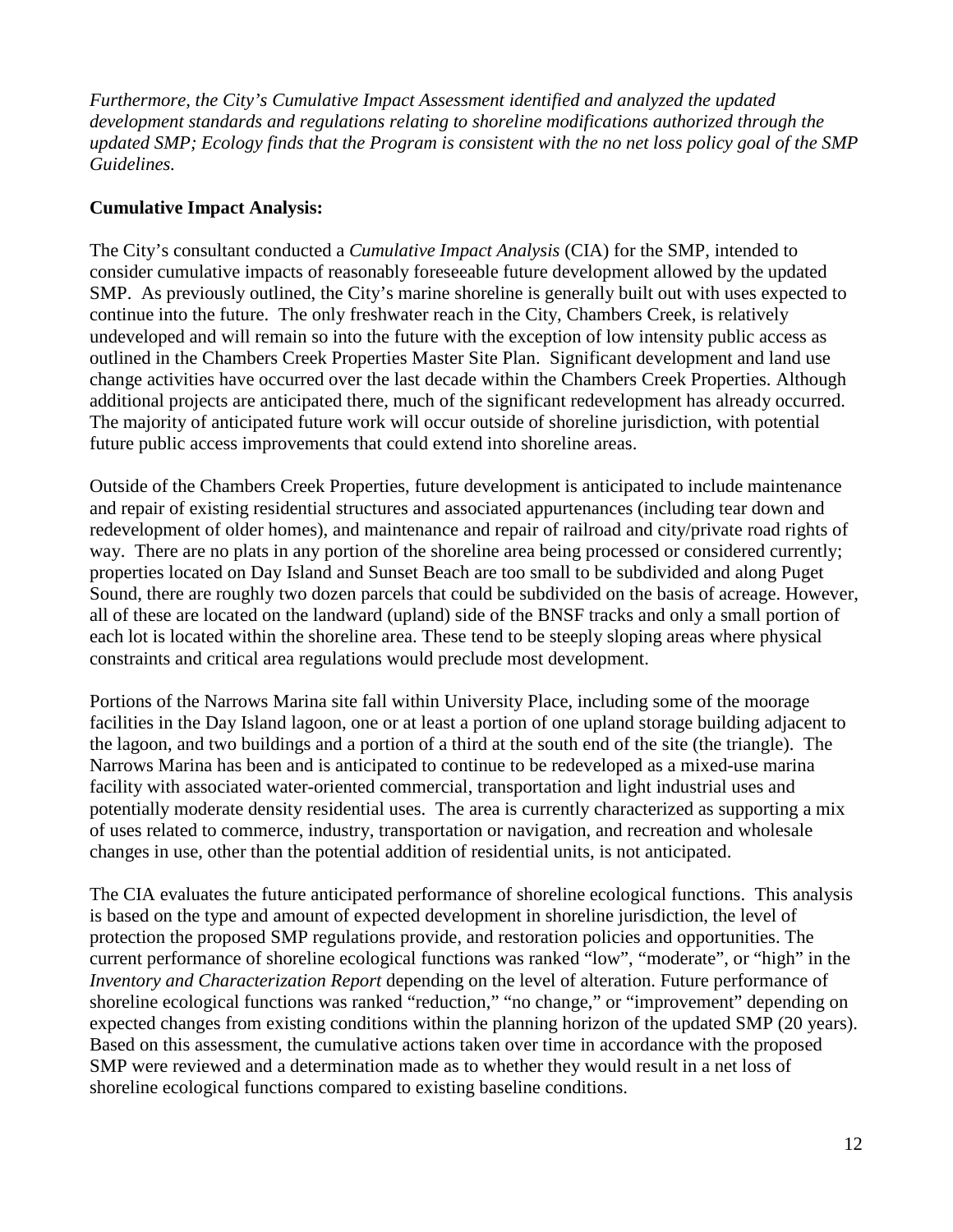The existing conditions and ecologic functions described in the *Inventory and Characterization*  describe a shoreline environment that is a mix of highly functioning natural areas (Chambers Creek reach) to low/moderately functioning urbanized areas (BNSF railway corridor, Sunset Beach and Day Island). Past and ongoing uses along University Place's marine shoreline have altered shoreline functions. The BNSF railway has led to shoreline modifications that have disconnected the water from the coastal bluffs and altered natural hydrological processes. Residential development on Day Island and at Sunset Beach has also altered natural riparian and nearshore hydrological process. In both instances, these uses have resulted in loss of riparian vegetation, which has altered habitats.

The cumulative impacts analysis shows that comprehensive updates to the SMP would maintain shoreline functions such as hydrology, water quality, and habitat over time. Conclusions on the future performance of these key shoreline functions were summarized as follows:

**Hydrology:** Hydrology is likely to be unchanged and has the potential for improvement in the lower reaches of Chambers Creek and within Chambers Bay. Removal of the dam at the mouth of the creek would significantly improve hydrologic functions (water movement and related sediment movement) in these areas. Because of the presence of the railroad along the entire Puget Sound shoreline as well as historical modifications associated with the Chambers Creek Properties and pockets of small lot residential development fronting the railroad, coastal bluffs and intact marine vegetation are disconnected from the shoreline and hydrologic processes have been altered. This condition is unlikely to change since the railroad is unlikely to be removed. Shoreline armoring may be removed or 'softened' through replacement at Day Island and/or Sunset Beach, although this would only occur during redevelopment or voluntarily.

**Water Quality:** Water quality is likely to remain unchanged or improved in all shoreline areas. Regulations would limit any additional impacts to wetlands, and any impacts would be mitigated. SMP policies and regulations encourage the use of LID techniques, addressing nonpoint-source pollution. New development would be required to comply with the City's storm and surface water regulations (UPMC Title 12), which will play a significant role in maintaining water quality functions and achieving no net loss.

**Habitat:** Habitat elements such as riparian vegetation, large woody debris and organic contributions have been altered throughout the City's marine shorelines. Alternatively, much of the Chambers Creek reach provides high quality habitat, although connectivity to Chambers Bay is altered by the dam. Based on the current altered condition along the marine shorelines, and protection of the Chambers Creek reach within publicly owned open space and parkland, no further loss of this function is expected. Provisions of the locally approved SMP require that impacts to vegetation be avoided and mitigated to achieve no net loss. The SMP requires a new system of shoreline setbacks and vegetation conservation areas (VCAs). Where riparian conditions are intact (typically Conservancy and Natural shoreline environments), VCAs are imposed to ensure protection of existing native vegetation. On Day Island where existing conditions are degraded, allowances for water oriented uses and activities (pedestrian access, viewpoints, equipment such as boat lifts) and limited accessory residential structures (uncovered decks, benches, fire pits, play equipment) in the VCA will trigger requirements for enhancement (except for the highly constrained Day Island South Spit, where there is no potential for enhancement). This approach will require protection of riparian conditions where intact and enhancement in highly degraded areas where some potential for riparian improvement remains. In addition, shoreline setbacks are established for all non-water dependent shoreline uses in each shoreline environment designation.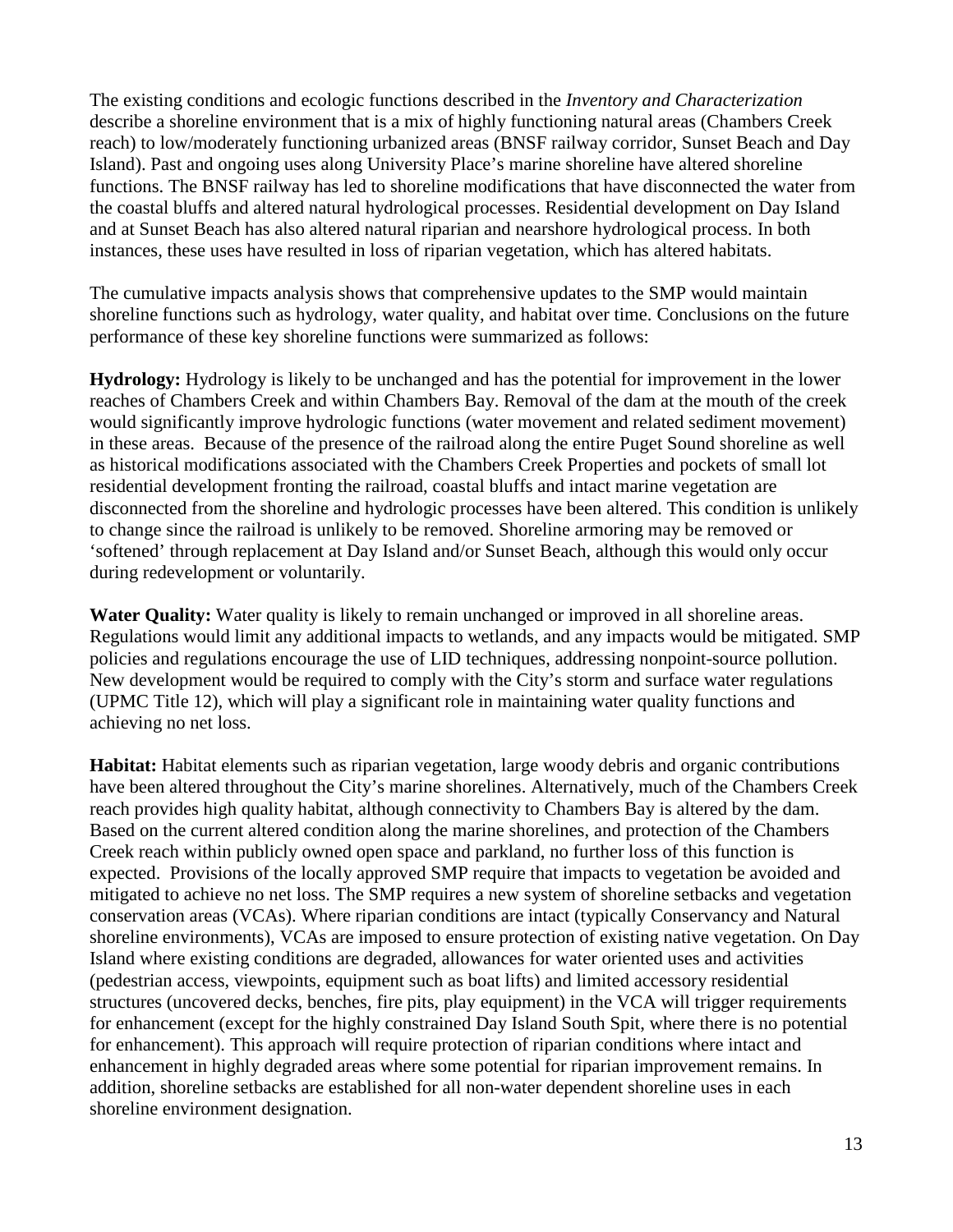The City's CIA concludes that based on anticipated low levels of foreseeable future development in University Place's shorelines, the protective provisions of the updated SMP – and with the expected implementation of restoration actions by the City and the continued implementation of on-going state, tribal and federal programs – a net loss of shoreline ecological functions from existing baseline conditions is not anticipated. The CIA also recommends that, to continue the trend toward improvement of shoreline ecological functions and decrease the likelihood of potential net loss, the City should ensure enforcement of updated SMP provisions as limited shoreline development occurs, educate/encourage existing property owners/users on low impact development techniques and best practices for shoreline use, and seek out opportunities to implement significant restoration opportunities identified in the Restoration Plan.

*Contingent on the City accepting the required changes listed in Attachment B, Ecology finds that the City's Cumulative Impact Assessment provides an accurate examination of anticipated development and potential effects to shoreline ecological functions. This finding is based on review and analysis of existing shoreline characteristics, reasonably foreseeable future development and use, new shoreline environment designations and regulations, development standards such as setback and nonconforming use and structure provisions, and shoreline stabilization standards, which have been demonstrated within the Cumulative Impact Assessment to satisfy the no net loss of shoreline ecological function requirement as provided by the SMP Guidelines.*

# **Restoration Plan:**

Pursuant to WAC 173-26-201 (2)(c), "Master programs shall also include policies that promote restoration of ecological functions, as provided in WAC 173-26-201 (2)(f), where such functions are found to have been impaired based on an Inventory and Characterization as described in WAC 173-26- 201 $(3)(d)(i)$ ".

It is intended that local government, through the master program, along with other regulatory and nonregulatory programs, contribute to restoration by planning for and fostering restoration and that such restoration occur through a combination of public and private programs and actions. Local governments should identify restoration opportunities through the shoreline inventory process and authorize, coordinate and facilitate appropriate publicly and privately initiated restoration projects within their master program. The goal of this effort is to produce master programs that include planning elements which, when implemented, serve to improve the overall condition of habitat and resources within the shoreline area of each city and county.

The City conducted restoration planning actions consistent with the requirements of the SMP Guidelines and its consultant produced a *Shoreline Restoration Plan Element* in June 2012. The plan provides a conceptual framework for understanding how and where shoreline ecological functions can be restored in University Place. The plan also recognizes that a great deal of attention and resources have been focused on Puget Sound restoration activity in recent years, and describes how those existing plans and planning efforts can provide a framework of goals, policies, and in some cases, funding mechanisms to inform the City's restoration plan.

Both programmatic and site specific restoration actions are described and discussed in the City's *Restoration Plan*. Actions that are intended to be broadly and comprehensively implemented to help achieve restoration goals are considered programmatic actions. The plan notes that opportunities to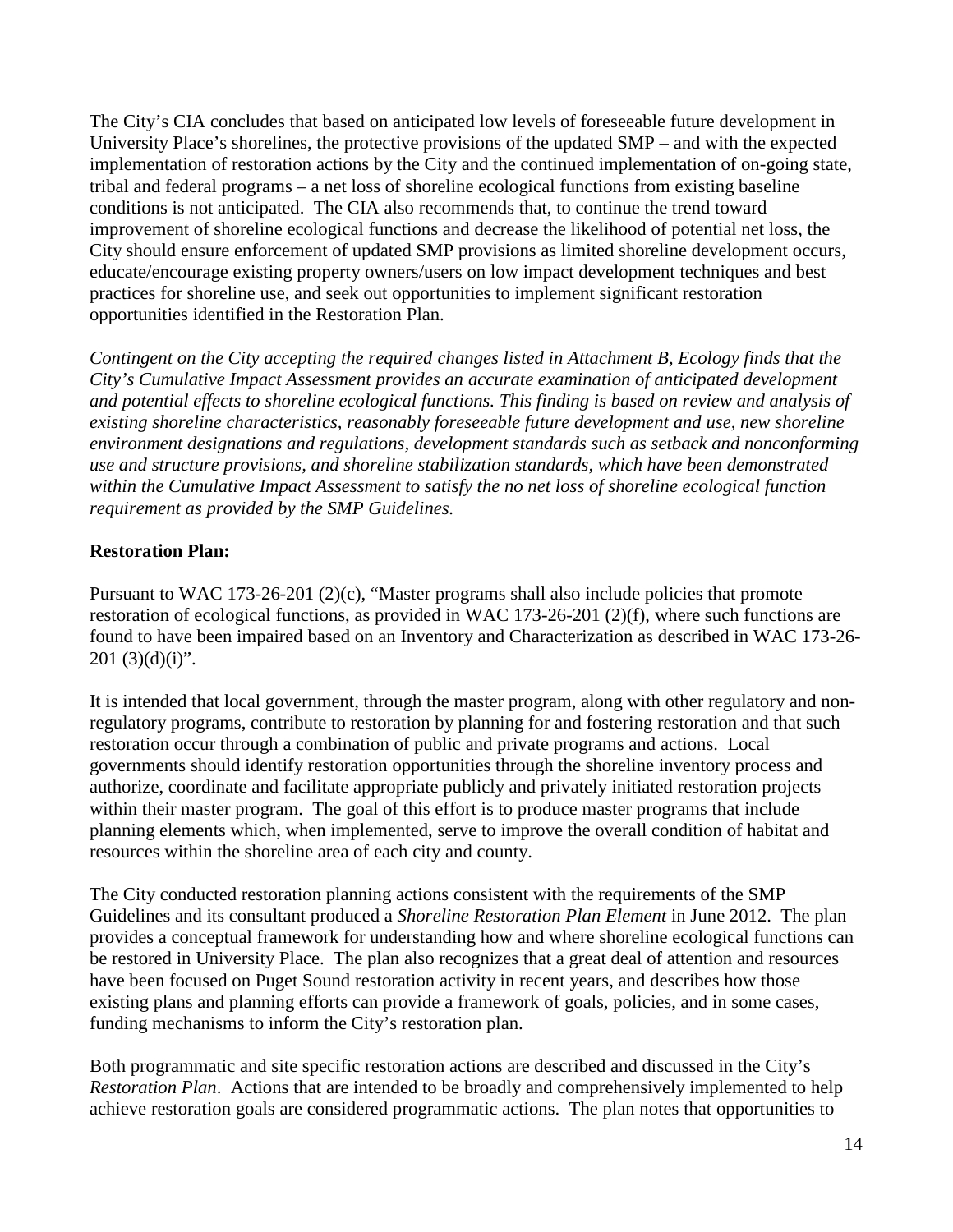educate property owners and boaters about proper vegetation/landscape maintenance, low impact development practices and proper waste disposal methods should be explored. Programmatic categories identified in the plan include education and incentives, and marine nearshore actions such as developing beach nourishment or landslide side-casting programs along the railroad, encouraging removal of creosote pilings and derelict overwater structures, and replacing/restoring riparian vegetation in degraded areas. Freshwater actions include eradicating invasive plant species and treating stormwater prior to releasing it in riparian areas, particularly from streets and parking lots. Other programmatic categories include infrastructure and planning and coordination.

Site specific actions identified in the *Restoration Plan* include restoration activities that would be applied to University Place shorelines due to specific impairments. The opportunities described are generally considered to be site-specific but may cover many parcels. The *Restoration Plan* includes a table summarizing the recommended restoration actions for shorelines under shoreline jurisdiction in the City. The table also provides an assessment of the scale and potential length of time required to implement restoration activities and projects. For each identified opportunity, the table indicates whether the project is of a short term, medium term, or long term nature. Marine site-specific restoration opportunities were identified on a map in the plan. Due to existing high-functioning conditions within the City's Chambers Creek shoreline planning area, limited opportunities for sitespecific restoration have been identified. The plan also identifies several capital improvement projects that the City (or Pierce County, on the Chambers Creek Properties) has already undertaken or that are in the planning and/or design phase that will have beneficial effects on shoreline ecological functions.

*Ecology finds that the City's Restoration Plan is based on appropriate technical information available during the SMP update. The Restoration Plan will serve as an effective tool for the City, non-profit organizations and the public to guide individual or collective improvements to shoreline conditions over time.*

#### **Amendment History, Review Process:**

The city initiated the comprehensive SMP update by entering into a grant agreement with the Department of Ecology in July 2009. The record shows that the City held a public open house in May 2010 to kick-off the SMP update process. The City established a Citizens Advisory Committee (CAC) for the purposes of reviewing technical work, discussing issues and suggesting solutions. The CAC included representatives of various groups and property owners with the intent of representing a cross section of interests and public values. The CAC met 31 times between September 2010 and August 2012.

The September 2012 draft SMP recommended by the CAC established the DIMI SED, which was applied to Narrows Marina and Day Island Yacht Club on the mainland (east) side of the Day Island lagoon, and Day Island Yacht Harbor (marina) on Day Island proper. The CAC's recommendation represented a significant change in how the city would apply shoreline policies and regulations to these properties, as the city's 2000 SMP designates the properties Shoreline Residential. Adoption of the DIMI SED would require amendments to the Comprehensive Plan and Zoning Code – both in terms of maps and text, to ensure consistency among all three policy and regulatory documents. The Comprehensive Plan had designated the entire Day Island area Low Density Residential (LDR), which did not accommodate marinas and yacht clubs. Similarly, the Zoning Code classified these properties as R1 Residential, which recognized existing marinas as permitted uses but did not explicitly allow for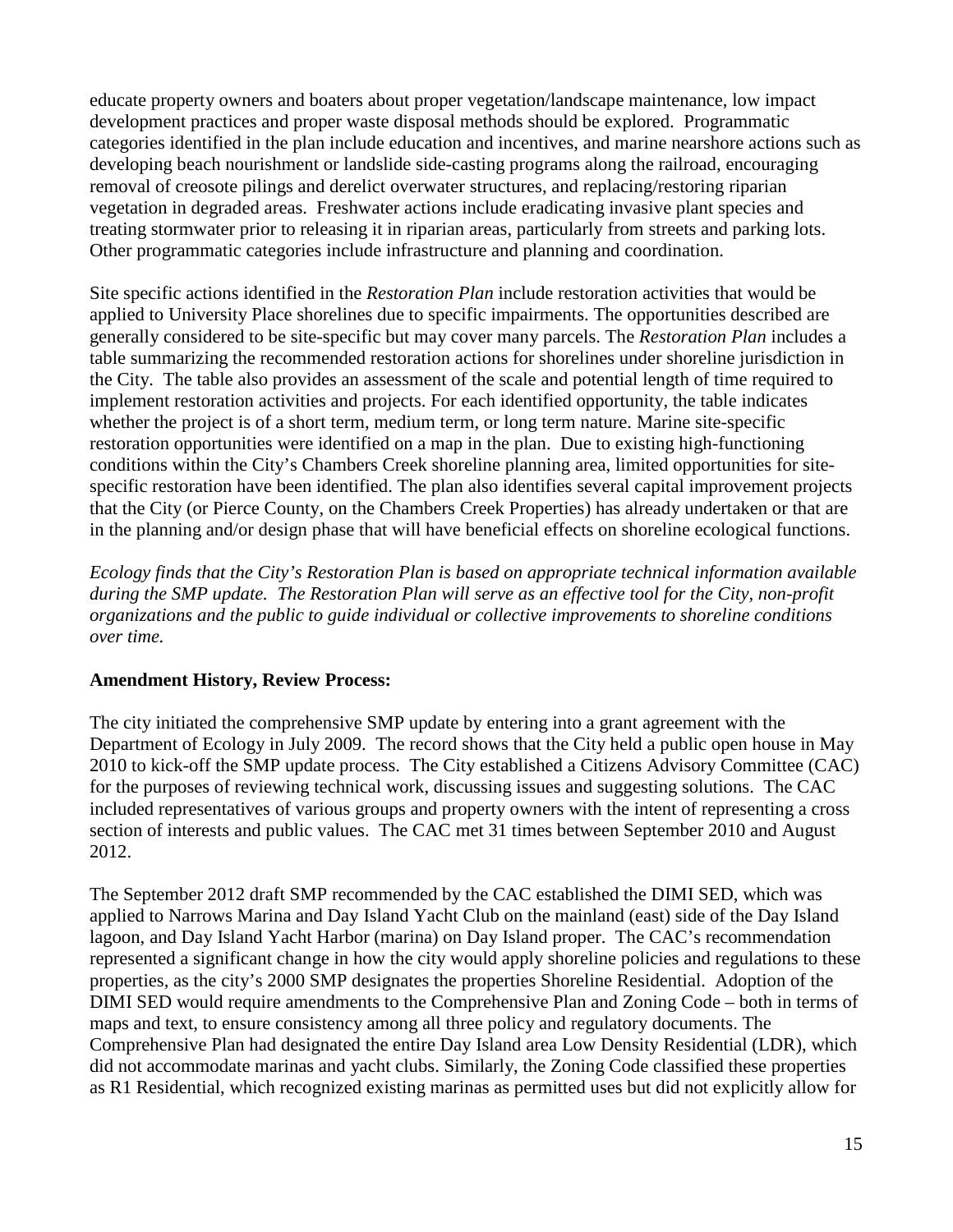expansions or conversions to other non-residential uses. City staff and the CAC recommended the City Planning Commission address these potential inconsistencies prior to adoption of the SMP.

The City Planning Commission began its review of the SMP in October 2012, and held another public open house on March 20, 2013. The open house was intended to provide an opportunity for the public to learn more about the SMP and related Comprehensive Plan and zoning code amendments being proposed and to learn how specific areas of the shoreline could be affected. A public hearing was held before the Planning Commission on April 17, 2013, for which the comment period was held open until May 1st. Due to the extent of comments received, the Planning Commission further extended the hearing to its May 15<sup>th</sup> meeting. The City notified the public of the hearing via a Notice of Public Hearing, which was published in the Tacoma News Tribune on March 30, 2013, posted at City Hall and locations around Day Island and the mainland, and mailed to agencies, organizations, stakeholder groups and property owners within shoreline jurisdiction in the City. The City notified the Washington State Department of Commerce of the pending adoption; the confirmation from Commerce was dated May 20, 2013.

After considering public comment, the Planning Commission determined that a number of revisions to the City's approach should be made, the most significant of which (and that didn't relate to the SMP) was that the proposed Mixed-Use Maritime zoning classification should be applied to only two properties containing boating facilities - the Narrows Marina and Day Island Yacht Club on the mainland side of the Day Island lagoon. At its June 19, 2013 meeting, the Planning Commission passed Resolution 2013-01 recommending the City Council approve the proposed SMP amendment package and forward it to the Department of Ecology.

City Council began consideration of the Planning Commission's Resolution in August 2013 and called for a hearing on October  $7<sup>th</sup>$ , 2013. The city published a notice of hearing in the Tacoma News Tribune on September 23 and 30, 2013, and mailed 315 notices to owners of property within shoreline jurisdiction and other nearby properties, surrounding jurisdictions, and interest groups and other interested parties on September 25 and 26, 2013. The October 7 hearing was continued to October 21<sup>st</sup>, 2013. With the passage of Resolution #736 on October 21, 2013, the City Council authorized staff to forward the proposed amendments to Ecology for approval.

The proposed SMP amendment was received by Ecology for state review on February 19, 2014, and was accepted as complete for purposes of state review on March 26, 2014.Notice of the state comment period was distributed to 483 state task force members and local interested parties identified by the City on May 5, 2014 in compliance with the requirements of WAC 173-26-120. Three tribal governments were individually and specifically notified, and invited to comment and to consult government to government as needed. These tribal governments included the Muckleshoot Tribe, the Nisqually Tribe, and the Puyallup Tribe.

The state comment period began on May 8, 2014 and continued through June 9, 2014. In accordance with Ecology's discretion under WAC 173-26-120 (4), a public hearing was not conducted as part of the state comment period. Three sets of comments were submitted in regard to the proposed amendment. Ecology sent all comments it received to the City on June 24, 2014. On July 11, 2014, the City submitted to Ecology its responses to issues raised during the state comment period. Ecology's own responses to issues raised during the comment period are available as part of the SMP amendment process record.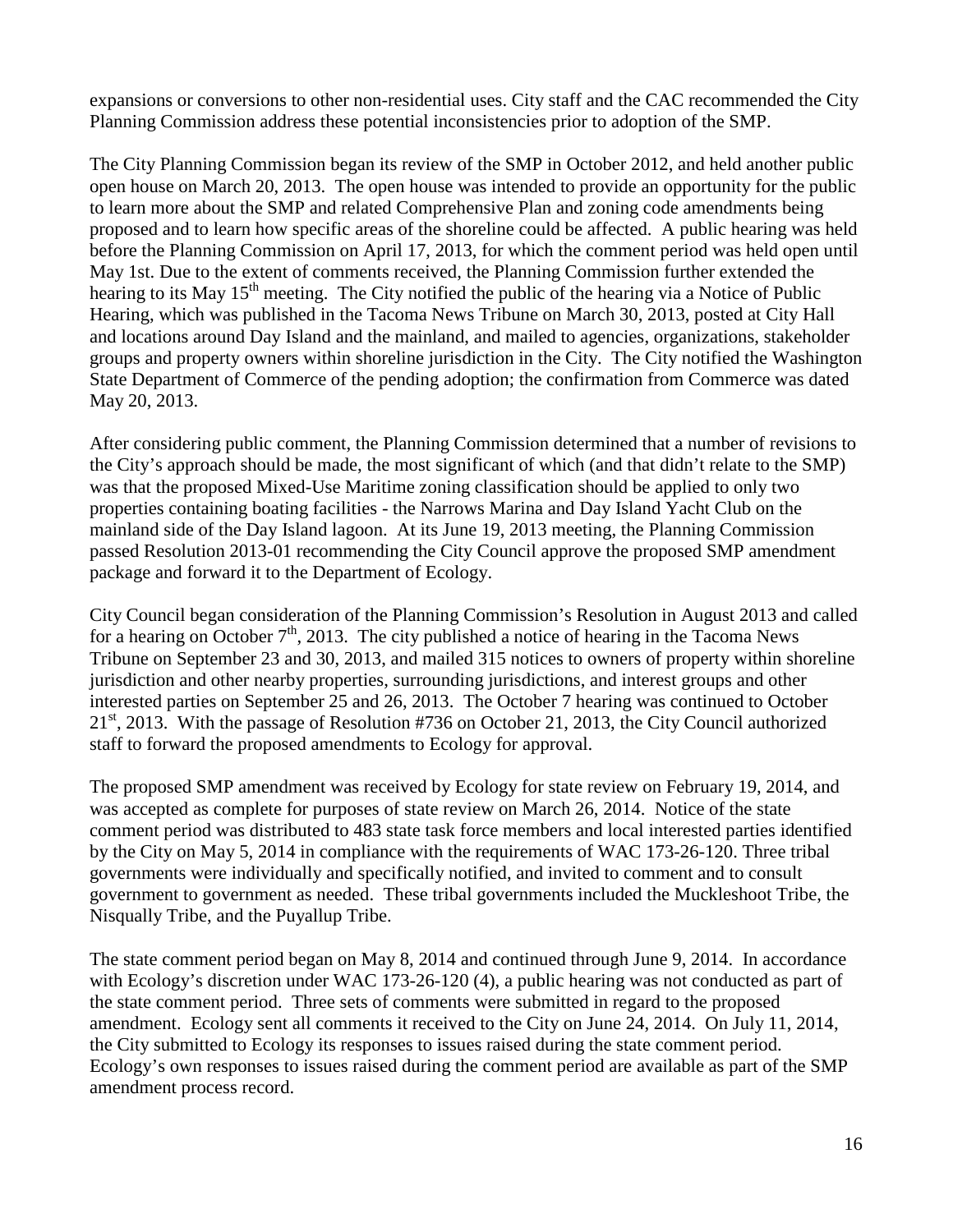# *Ecology finds that City sufficiently engaged the public and interested parties in the SMP update process in accordance with WAC 173-26-100 and 110.*

### **Summary of Issues Raised During The Public Review Process:**

The City's SMP update process included multiple meetings, open houses and opportunities for public input, as well as two hearings. A summary of comments received was compiled and responded to by the City in a responsiveness summary. The responsiveness summary discusses how the draft SMP addresses the issues identified in each comment. The City's responsiveness summary responds to comments received during the Planning Commission and the City Council's public hearings. Both hearings provided the opportunity for the public to comment on the draft SMP as well as associated amendments to University Place Municipal Code (UPMC) Title 17 Critical Areas, UPMC Title 19 Zoning, and the Land Use Element of the City's Comprehensive Plan. The responsiveness summary responds only to the comments that addressed SMP topics, and not to zoning or Comprehensive Plan related comments.

According to the City's responsiveness summary, only a handful of the comments received addressed SMP topics, including comments from Ecology; the vast majority of comments received related to the proposed zoning amendments. SMP-focused comments related to flexibility for expansion of existing homes on the Day Island South Spit, a request for continuance of the planning commission hearing to allow an opportunity for a neighborhood meeting to discuss shoreline issues of concern related to the Day Island Yacht Harbor (marina), an analysis of potential view impacts from a range of potential building heights at the Narrows Marina, concerns over environmental and quality of life impacts that could result from redevelopment at Narrows Marina, discussion of compromise with regard to building heights at the Narrows Marina to protect Crystal Creek Estates residents' views of the shoreline, and questions from WDFW about any studies the City may possess related to anecdotal evidence from local residents about heron use of habitats in and around the area of the Day Island lagoon.

The responsiveness summary outlines how provisions in the locally adopted SMP address comments received during the two public hearings. These include revision to the draft SMP to allow for expansion of existing homes on the Day Island South Spit up to a maximum of 1,600 square feet provided there is no expansion of the overwater footprint, adopting height limits that are agreeable to the marina owner but that will also protect adjoining residents' views of the shoreline, and requiring a view analysis when proposed buildings heights exceed 35 feet. The Planning Commission honored the comment requesting continuance of its public hearing to accommodate a neighborhood meeting about the Day Island Marina, and presented the information noted in the analysis of potential view impacts from a range of potential building heights as submitted by the developer of Narrows Marina.

#### **Summary of Issues Identified by Ecology as Relevant To Its Decision:**

As previously stated, Ecology received three sets of comments from interested parties during the state public comment period. These comments concentrate on the same issues brought forward during the city's SMP public process, detailed above. One commenting party is concerned about wetlands east of the railroad tracks near the Day Island lagoon and about building heights east of the Day Island lagoon in the DIMI environment designation. A second commenter also noted concern about all future building heights. The third set of comments received was in the form of a petition from 65 residents of Day Island and the Crystal Creek neighborhood with regard to maximum building heights in the southerly section of the DIMI environment designation on the east side of the Day Island lagoon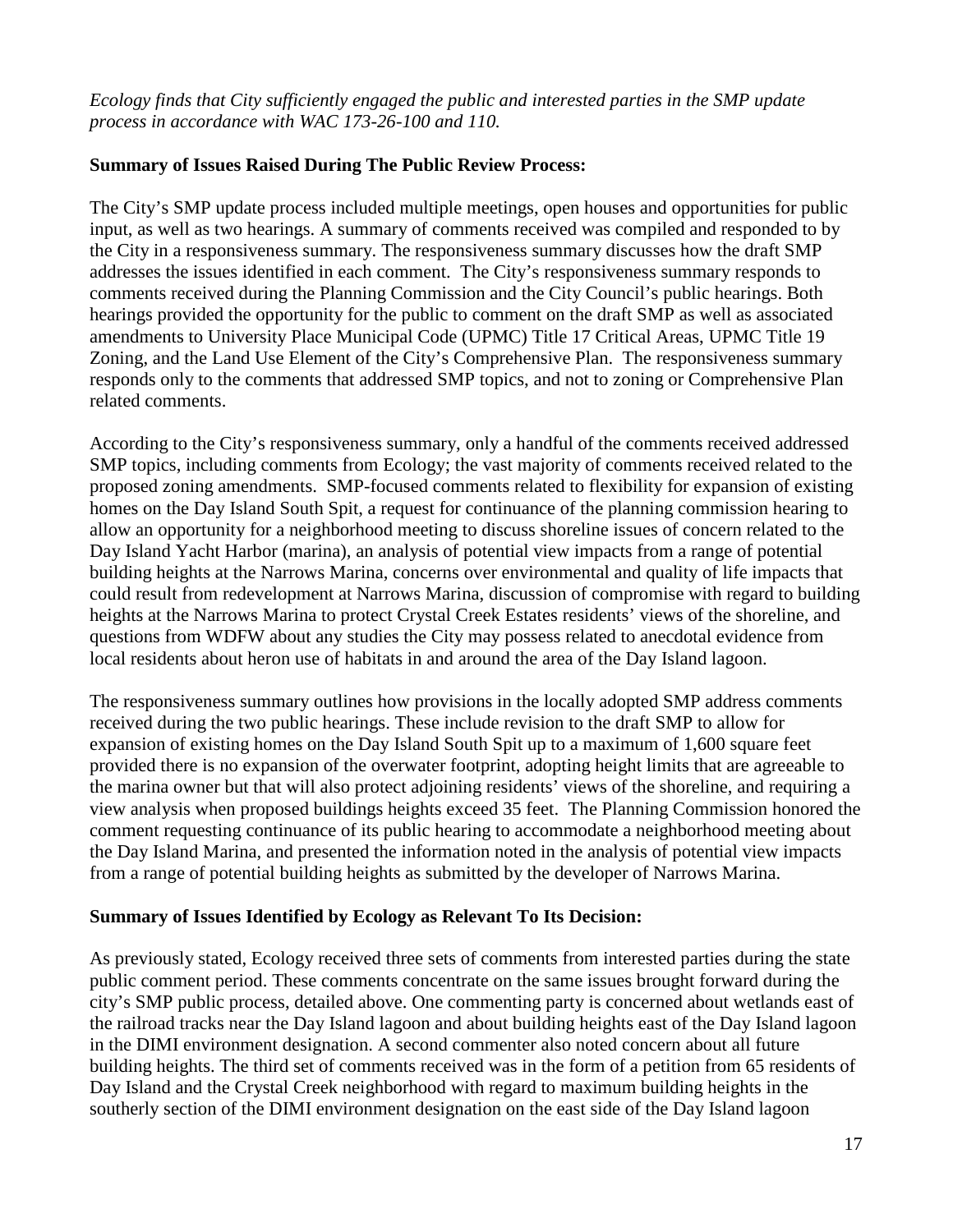(Narrows Marina triangle). An additional issue identified by Ecology relevant to its decision is the City's prohibition on aquaculture; each of these issues is further discussed below.

Wetlands east of the railroad tracks: It is unclear if the area in question is within shoreline jurisdiction. According to the approximate shoreline jurisdiction maps prepared as part of the SMP update, land east of the railroad tracks may be within shoreline jurisdiction on the Narrows Marina properties at the very south end of the facility. Areas further south (behind the Day Island Yacht Club) may include property east of the railroad tracks within shoreline jurisdiction. If the presence of a wetland was confirmed and such wetland was within shoreline jurisdiction, the wetland would be regulated under the City's SMP. At the time development was proposed on or adjacent to the site in question, the applicant would determine if there was a wetland or buffer on the site or that would be affected by the proposed development.

Building heights: Ecology's authority at a programmatic level is limited to ensuring building or structure heights are addressed in an SMP if necessary to account for different shoreline conditions (WAC 173-26-211  $(4)(a)(iv)(B)$ ), and assuring master programs include provisions that minimize impacts to existing views from public property or a substantial number of residences, which provisions may include building heights, setbacks or view corridors (WAC 173-26-221  $(4)(d)(iv)$  and RCW 90.58.320). With respect to the first reference, building and structure heights have been addressed in Table 18.30.B for each environment designation to account for different shoreline conditions. With respect to the second references, the SMP contains policies and regulations in Chapter 18.25.110 that are intended to preserve and protect public views of the water, establish view corridors, and require visual impact assessments when any building more than 35 feet in height is proposed. These regulations explicitly prohibit buildings or structures that obstruct the view of a substantial number of residences in areas adjacent to shorelines.

Specific to the geographic area in question, the City and owner/developer of Narrows Marina engaged with the Crystal Creek Estates Homeowners Association (CCEHOA) to discuss their concerns related to view blockage from their neighborhood, which is landward of and at the top of the hill behind/adjacent to the 'triangle' portion of the marina. The record indicates that after reviewing various sources of information, the developer and CCEHOA acknowledged that buildings taller than 55 feet in the center portion of the triangle would block views of Day Island from adjacent residences, and buildings 65 feet or taller in this area would block views of Puget Sound. Subsequently the height provisions in both the proposed zoning code and SMP text were revised; as locally adopted the proposed SMP in the DIMI designation limits building height at the marina to 35 feet if within 100 feet of the ordinary high water mark (OHWM). Buildings more than 100 feet from the OHWM are assigned maximum building heights of between 45 and 65 feet, subject to approval of a visual impact assessment. The visual impact assessment is required for any building proposed in excess of 35 feet in height, and must evaluate blockage of *public* shoreline views resulting from the proposal. As part of the changes necessary for the proposed SMP to conform to the SMA and the SMP Guidelines, Ecology has required (Attachment B, item R) that the Hearings Examiner be given the authority in the SMP to limit the height of the proposed structure, require design revisions or relocation to prevent proposed structures from blocking or significantly compromising the view of a substantial number of *residences*.

In the zoning code, the City established three maximum height limit 'subareas' (35 feet, 45 feet and 65 feet) on the Narrows Marina triangle; the 35 foot limit applies to the marina's existing "sawtooth" building. This entire subarea is located outside of shoreline jurisdiction and therefore restrictions on building heights result solely from zoning limitations. The 45 foot height limit corresponds to the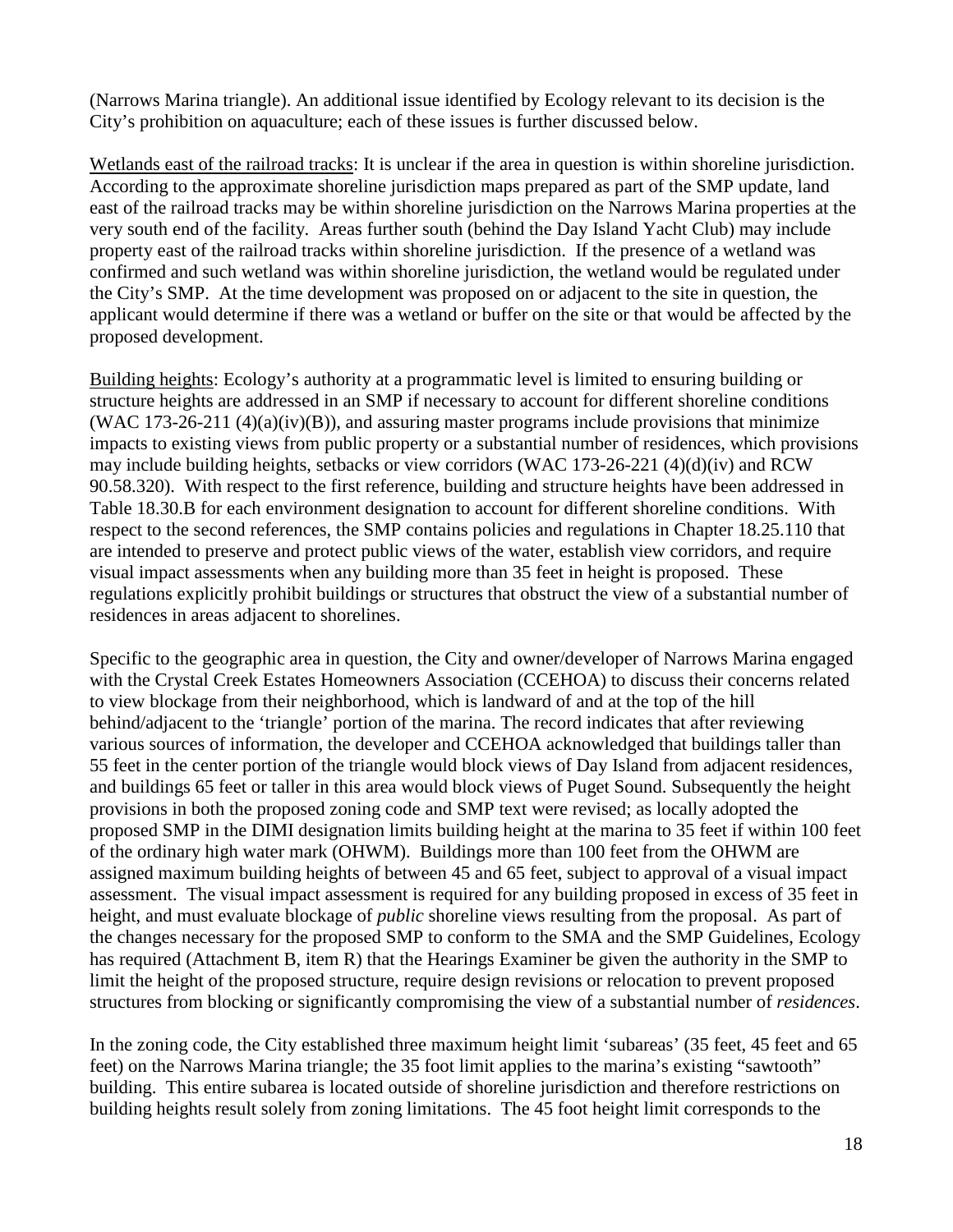marina's tallest existing building, estimated to be 40 to 42 feet. Most of this subarea is located outside of shoreline jurisdiction. An email from Kevin Hayes (Exhibit EEEE – University Place Public Hearing Record) confirmed the position of CCEHOA in 2013 that building height should be limited to 45 feet west of their neighborhood to avoid impacting territorial views toward Day Island and Puget Sound; the city maintains that the 45 foot height limit in this area is consistent with the CCEHOA position. The 65 foot height limit applies to the southeast corner of the marina. Based on the evidence presented during the public hearings, the City determined it to be unlikely that a building constructed up to 65 feet in this area would block views of Day Island or the Sound from upland properties to the east, including those located within Crystal Creek (see City response to comment 3 on Attachment D and Figure 1 below).



#### Figure 1.

In concert with the City's zoning code provisions, Ecology believes the City's proposed SMP building height and view provisions strike a reasonable balance between concerns related to view blockage from adjacent residences and the potential for water-oriented mixed use development at the Narrows Marina. If specific projects are proposed on these properties at some point in the future, the SMP and zoning provisions together ensure that building heights both the neighbors and marina owner agreed would block views will not be allowed. The SMP also requires a visual impact analysis be conducted for any buildings or structures taller than 35 feet to ensure public and adjacent residential views of the water will not be obstructed.

Petition from nearby residents: Nearby residents submitted a petition expressing the concern that development that could be authorized under the SMP at Narrows Marina will have a negative impact on their neighborhoods in terms of view diminishment, increased sound levels, ecological and other qualities. The SMP Guidelines contain standards relating to the ecological functions and views associated with shoreline areas, but do not address issues like building design and noise. While Ecology understands and acknowledges the concerns of the residents, we believe potential impacts and restrictions beyond those outlined in the SMP will be most appropriately evaluated at the time a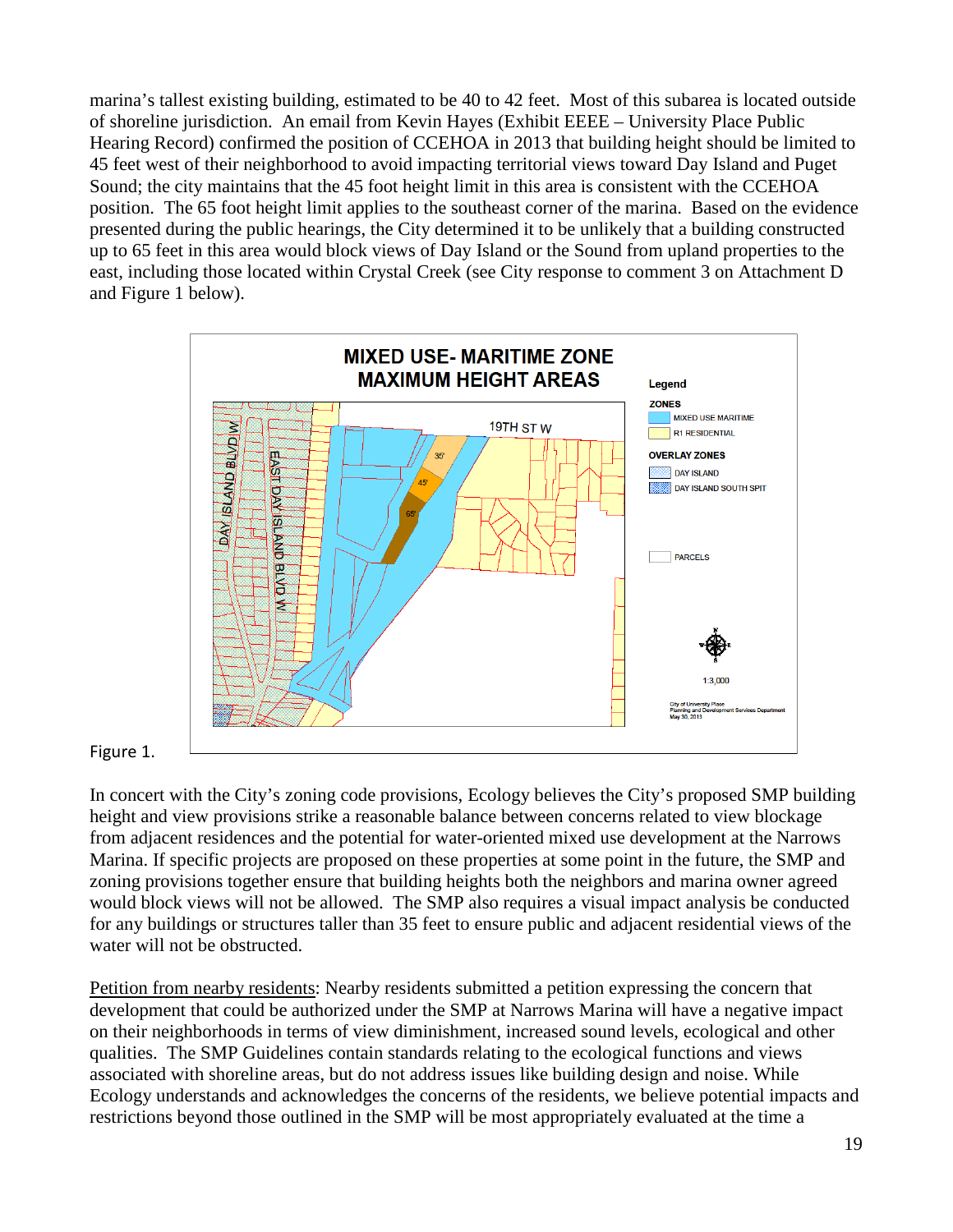specific project is proposed. This will allow the City and the public to evaluate if or the extent to which scenic vistas, public views and aesthetic qualities of the shoreline are being affected, if the proposed development is similar in scale to its surroundings, or will result in an increase in noise or impacts to other qualities of interest, based on the specific elements of each proposal. While important development considerations, items such as noise are beyond the scope of the SMA and the SMP.

Aquaculture: A number of the changes Ecology has required to the city's proposed SMP relate to commercial aquaculture, including a requirement to allow consideration of aquaculture as a conditional use in all but the Natural shoreline environment designation (the Chambers Creek reach). As outlined in the SMP Guidelines, aquaculture is an activity of statewide interest and when properly managed, can result in long term over short term benefit. When consistent with control of pollution and prevention of damage to the environment, it is a preferred use of the water area. Potential locations for aquaculture are relatively restricted due to specific requirements for water quality, temperature, flows, adjacent land uses, commercial navigation, and other considerations. Along the southerly half of the marine shorelines within University Place, the sale for human consumption of commercial shellfish is currently prohibited by the State Department of Health due the presence of wastewater treatment outfalls.

With regard to shorelines of statewide significance (SSWS), the Guidelines at WAC 173-26-251 require that SMPs recognize the specific use preferences identified in the SMA and provide for *"optimum implementation"* of the statutory policy. This is done by providing SMP provisions that implement: (a) statewide interest, (b) preserve resources for future generations and (c) give preference to uses identified in RCW 90.58.020. Ecology is required to ensure "optimum implementation of the policy of this chapter to ensure the statewide interest" (RCW 90.58.090). The Guidelines recognize that the state's interest will vary depending on the geographic location, type of shoreline, and local conditions (WAC 173-26-251(2)).

In developing master program provisions, local governments are required to give preference to priority uses set forth in RCW 90.58.020 (1) through (7) in SSWS. Development standards must be established that: ensure long-term protection of ecological resources of statewide importance; provide for the shoreline needs of water-oriented uses and other shoreline economic resources of statewide importance, including navigable harbors; and provide for the right of the public to use, access, and enjoy public resources of statewide importance.

Ecology appreciates the impracticality of allowing aquaculture uses on upland bluff sites or shoreline areas where recreation and public access are intended to be the focus. Additionally, physical constraints such as the railroad tracks and use conflicts limit the ability to utilize upland areas for support facilities. Recognizing this but also acknowledging that the SMP Guidelines call for latitude in the development of aquaculture uses, as well as define aquaculture as a preferred use of the water area, and upon finding no specific support for a prohibition of such use in SSWS in the record for this SMP, Ecology's required changes to the locally adopted SMP allow aquaculture uses in all but the Natural designation with a conditional use permit. Such conditional authorization would still be predicated on site-specific suitability, compliance with applicable standards, potential visual and cumulative impacts being identified and analyzed, and a finding of no net loss. Required regulations highlight that in the SMP aquaculture does not include activities on private property for personal consumption, clarify where aquaculture activities and facilities can be located, outline permit timelines and requirements, and identify additional standards that apply to commercial geoduck aquaculture.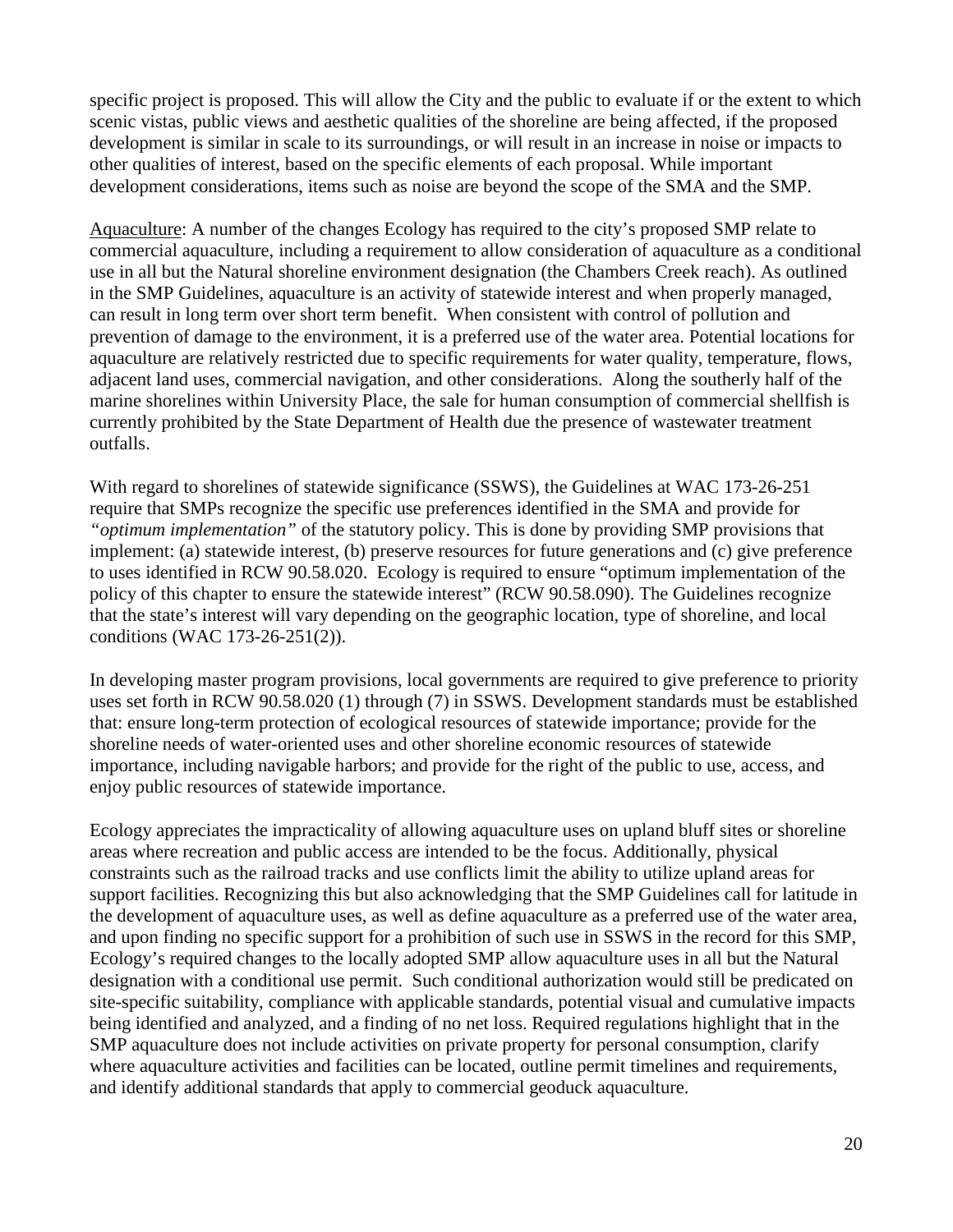**Consistency with Chapter 90.58 RCW and Chapter 36.70A.480:** The proposed amendment has been reviewed for consistency with the policy of RCW 90.58.020 and the approval criteria of RCW 90.58.090(3), (4) and (5). The amendment was also reviewed for consistency with RCW 36.70A.480 as required by RCW 90.58.610. The record also contains evidence of the City's compliance with SMA procedural requirements for amending SMPs contained in RCW 90.58.090(1) and (2).

**Consistency with "applicable guidelines" (Chapter 173-26 WAC, Part III):** The proposed amendment has been reviewed for compliance with the requirements of the applicable Shoreline Master Program Guidelines (WAC 173-26-171 through 251) as well as the definitions in 173-26-020. This included review of an SMP Submittal Checklist, which was completed by the City and its consultant.

*As described in Attachment B (Required Changes), a few revisions are required to ensure the City's SMP is consistent with the SMP Guidelines. These amendments are generally focused on consistency with "Master Program Contents" (WAC 173-26-191), "General Master Program Provisions" (WAC 173-26-221), "Shoreline Modifications" (WAC 173-26-231) and "Shoreline Uses" (WAC 173-26- 241).*

*Therefore, Ecology finds that the proposed SMP as approved by the City under resolution No. 736 is not consistent with the applicable SMP Guideline requirements, as specifically identified within Attachment B (Required Changes). However, Ecology also finds that the SMP can be amended to ensure compliance with the SMP Guidelines through the City's acceptance of "Required Changes" listed within Attachment B together with supporting rationale. Ecology has also identified "Recommended Changes" (Attachment C) to the SMP, for consideration by the City.*

**Consistency with SEPA Requirements:** The City submitted evidence of SEPA compliance in the form of a SEPA checklist, Determination of Non-Significance (DNS), and Notice of DNS publication affidavit (combined with the public hearing notice). Notice of the SEPA determination was published in the Tacoma News Tribune on March 30, 2013. Ecology's Toxics Cleanup Program commented on the DNS, recommending that the city consider adopting future policies related to soil contamination from the Tacoma Smelter Plume.

**Other Studies or Analyses supporting the SMP update:** Ecology also reviewed the following reports, studies, map portfolios and data prepared for or by the City in support of the SMP amendment:

- *Public Participation Plan, prepared by City of University Place and dated November 2009;*
- *Shoreline Environment Designation Justification Memorandum, prepared by ESA Adolfson and dated December 2, 2010;*
- *Shoreline Inventory and Characterization Report, prepared by ESA Adolfson and dated October 2010 (revised);*
- *Cumulative Impact Analysis and No Net Loss Report, prepared by ESA and dated December 2013;*
- *Shoreline Restoration Plan Element, prepared by ESA and Coastal Geologic Services and dated June 2012; and*
- *Final SMP Submittal Checklist, prepared by the City of University Place and dated January 23, 2014.*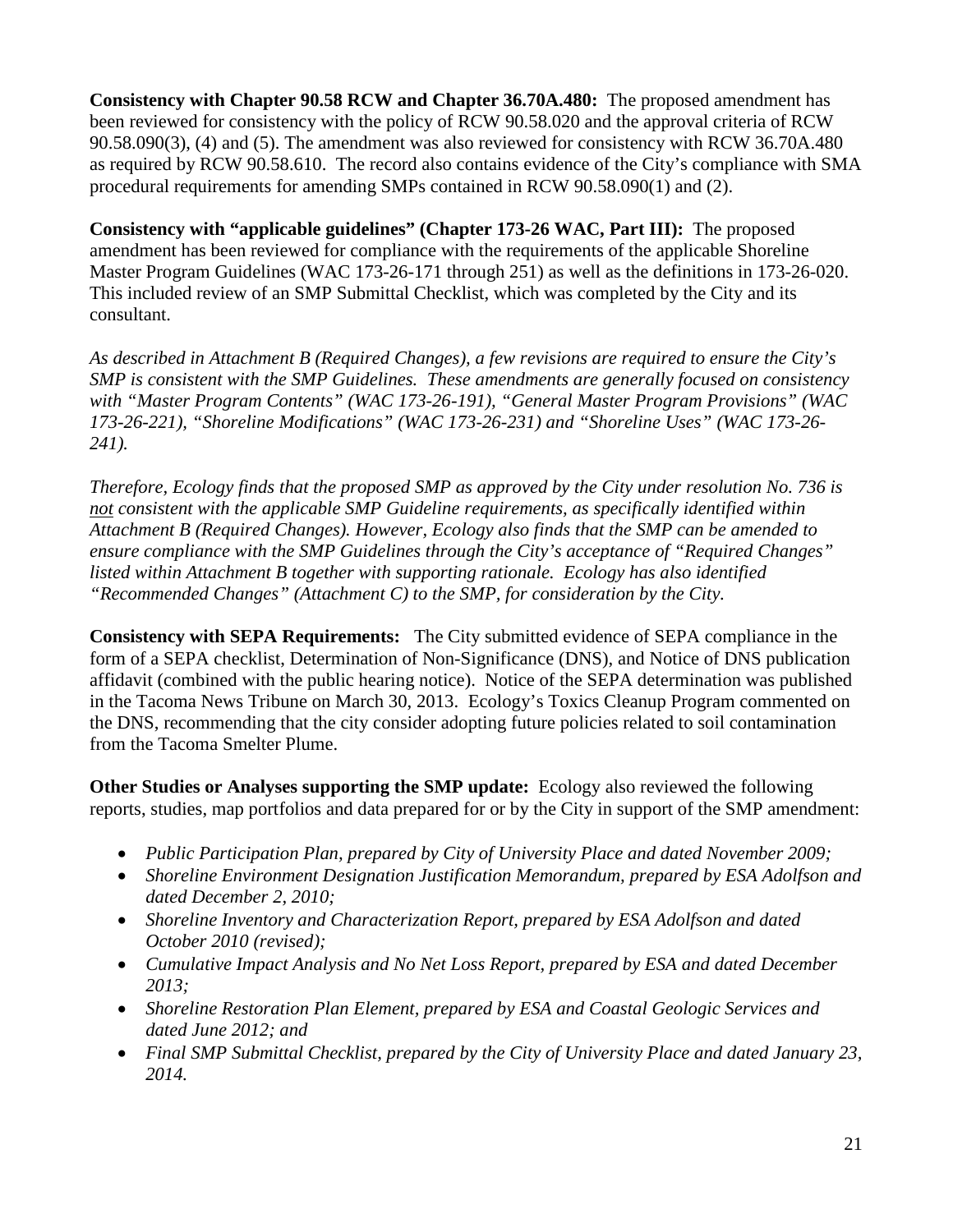Ecology also received and reviewed Title 17 of the University Place Municipal Code, which constitutes the City's Critical Areas Ordinance and is being incorporated by reference, with exceptions, into the SMP.

*Contingent on the City accepting the required changes listed in Attachment B, Ecology finds that the City's critical areas regulations, which will be incorporated by reference into the SMP with the appropriate exceptions and revisions, implements the principles and adheres to the provisions in the Guidelines relating to critical areas (WAC 173-26-221 [2]). Therefore, the critical areas segment of the Master Program provides a level of protection that assures no net loss of shoreline ecological functions necessary to sustain shoreline natural resources (WAC 173-26-221 [2][a][ii]).*

# **CONCLUSIONS OF LAW**

After review by Ecology of the complete record submitted and all comments received, Ecology concludes that the City's comprehensive SMP update proposal, subject to and including Ecology's required changes (itemized in **Attachment B**), is consistent with the policy and standards of RCW 90.58.020, RCW 90.58.090, RCW 36.70A.480 and the applicable SMP guidelines (WAC 173-26-171 through 251) as well as the definitions in WAC 173-26-020. This includes a conclusion that the proposed SMP, subject to required changes, contains sufficient policies and regulations to assure that no net loss of shoreline ecological functions will result from implementation of the new updated master program - WAC 173-26-201(2)(c).

Ecology concludes that a separate set of recommended changes to the submittal (identified during the review process and itemized in **Attachment C**) would be consistent with SMA policy and the Guidelines and would be beneficial to SMP implementation. These changes are not required, but if accepted by the City, can be included in Ecology's approved SMP amendment.

As stipulated in RCW 90.58.610, RCW 36.70A.480 governs the relationship between shoreline master programs and development regulations to protect critical areas that are adopted under chapter 36.70A RCW. Consistent with RCW 36.70A.480(4), Ecology concludes that the SMP provides a level of protection to critical areas located within shorelines of the state that assures no net loss of shoreline ecological functions necessary to sustain shoreline natural resources.

Ecology concludes that the City has chosen not to exercise its option pursuant to RCW 90.58.030(2)(d)(ii) to increase shoreline jurisdiction to include buffers for critical areas located within shorelines of the state. Therefore, as required by RCW 36.70A.480(6), for those designated critical areas with buffers that extend beyond SMA jurisdiction the buffer shall continue to be regulated by the City's Critical Area Protection regulations.

Ecology concludes that subject to and including Ecology's required changes, those SMP segments relating to shorelines of statewide significance provide for the optimum implementation of Shoreline Management Act policy - RCW 90.58.090(5).

Ecology concludes that the City complied with the requirements of RCW 90.58.100 regarding the SMP amendment process and contents.

Ecology concludes that the City has complied with the requirements of RCW 90.58.130 and WAC 173-26-090 regarding public and agency involvement in the SMP update process.